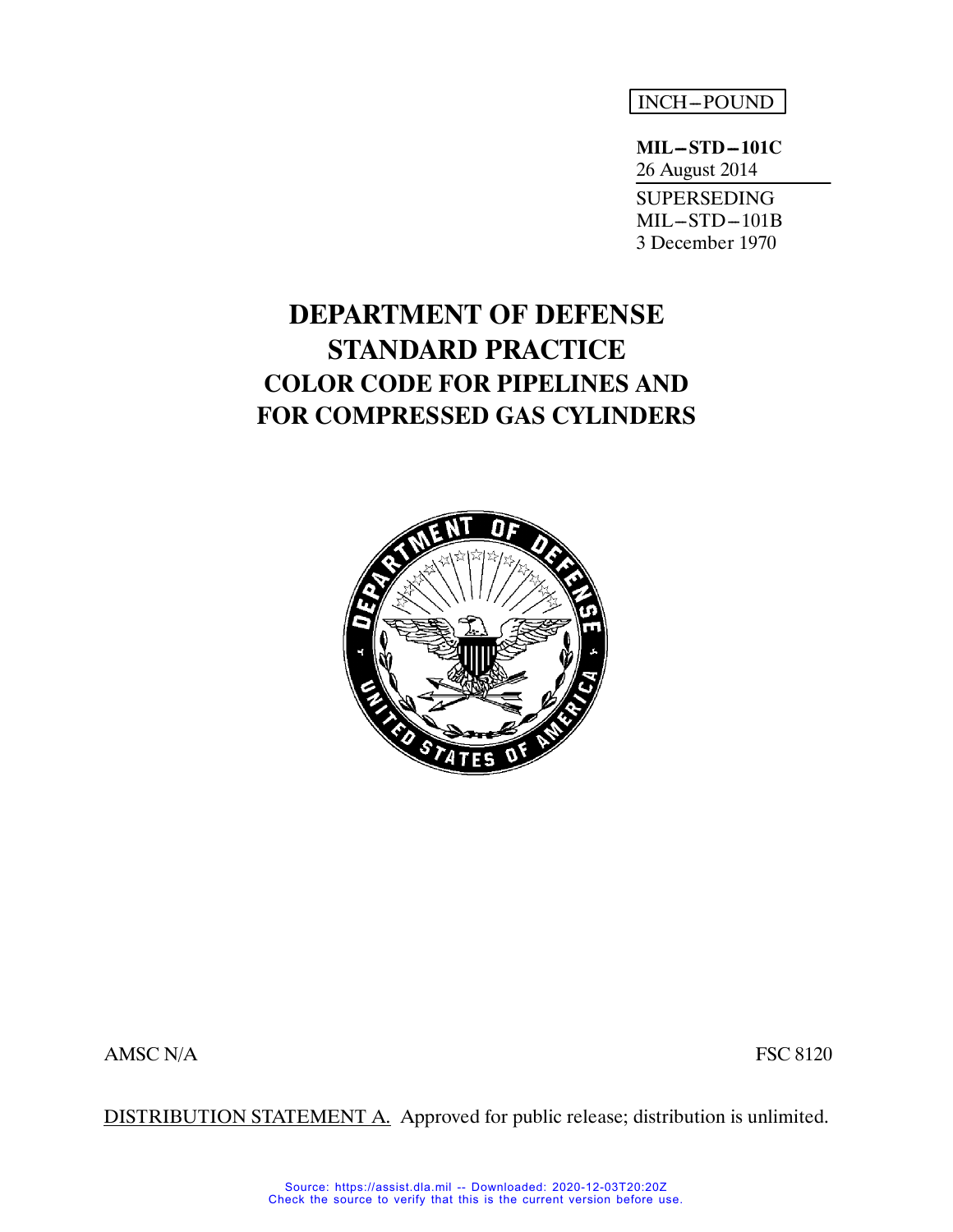#### FORWARD

**1.** This standard is approved for use by all Departments and Agencies of the Department of Defense (DoD).

**2.** This standard covers a common color code system for the identification of materials in piping systems and contained in compressed gas cylinders, and to facilitate the segregation of these cylinders at depots. The previous revision to  $MIL-STD-101$  also covered medical gas cylinders. Medical gases have been removed from this standard and are covered in NATO Standard AMedP-53. The use of this standard will promote greater safety and will lessen the chances of error, confusion, or inaction in times of emergency by providing, along with hazard markings, a uniform color code to quickly warn personnel of outstanding hazards inherent in the materials involved.

**3.** The major changes from the previous revision of this standard are as follows:

(a) Addition of materials to the table of color codes for compressed gases to reflect assignments made since the last time the standard was revised.

(b) Removal of medical gases from the table of color codes for compressed gases and from figure 2 to eliminate a conflict between this standard and NATO Standardization Agreement 2121.

(c) Replacement of ANSI Z48.1 with the Compressed Gas Association standard CGA  $C-7$  for marking of commercial --owned cylinders.

(d) Clarification that adherence to MIL $-STD-101$  does not exempt the compressed gas cylinder from required marking and stamping requirements in Department of Transportation regulations.

**4.** Comments, suggestions, or questions on this document should be addressed to: U.S. Army Edgewood Chemical Biological Center, ATTN: RDCB-DEA-S, 5183 Blackhawk Road, APG, MD 21010-5424 or emailed to usarmy.APG.ecbc.list.specs-team@mail.mil. Since contact information can change, you may want to verify the currency of this address information using the ASSIST Online database at https://assist.dla.mil/.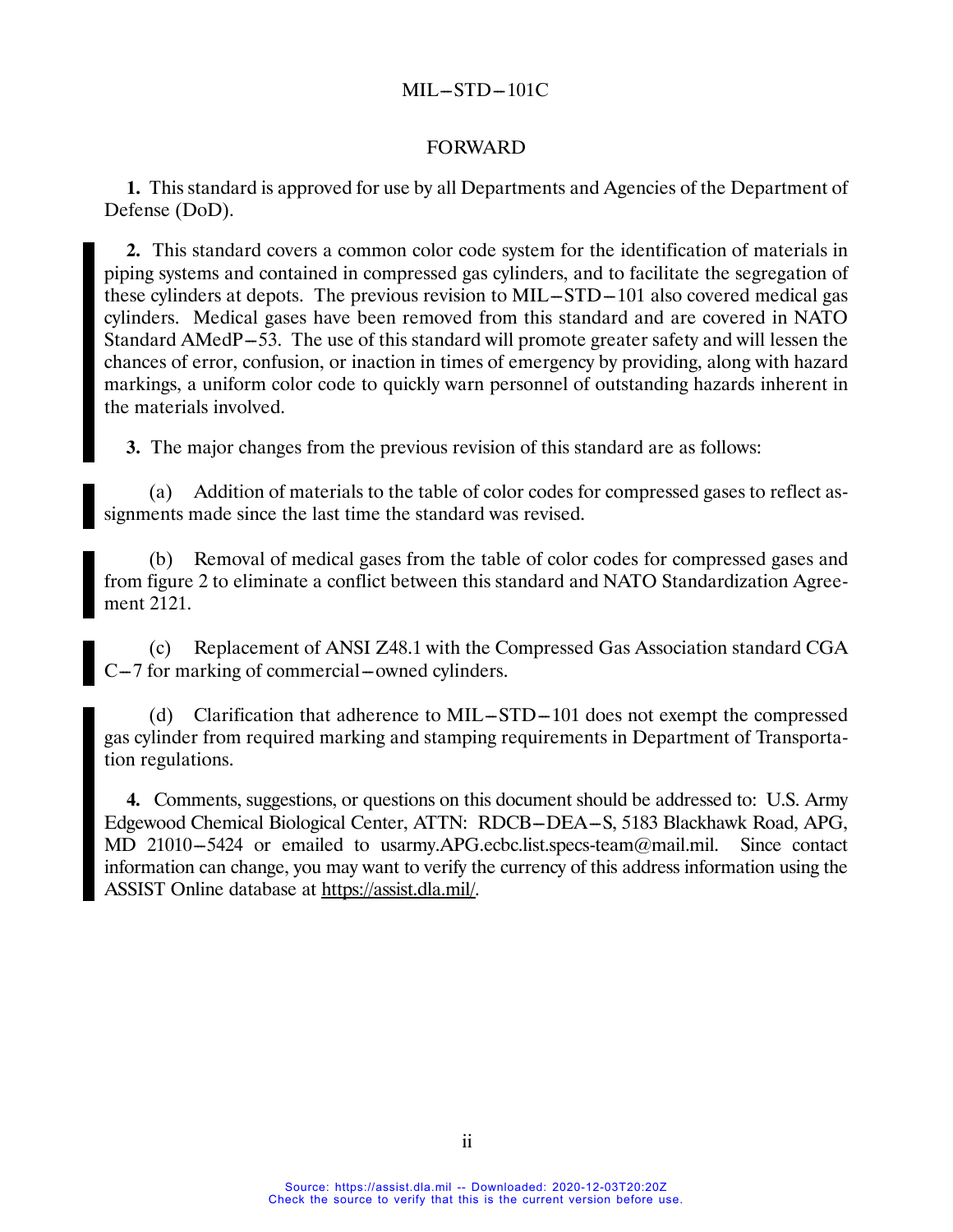# **CONTENTS**

|            | <b>PARAGRAPH</b> |                                                       | PAGE                         |
|------------|------------------|-------------------------------------------------------|------------------------------|
|            | <b>FORWARD</b>   |                                                       | $\mathbf{ii}$                |
| 1.         |                  |                                                       | $\mathbf{1}$                 |
| 1.1        |                  |                                                       | $\mathbf{1}$                 |
| 1.2<br>1.3 |                  |                                                       | $\mathbf{1}$<br>$\mathbf{1}$ |
| 2.         |                  |                                                       | 1                            |
| 2.1        |                  |                                                       | $\mathbf{1}$                 |
| 2.2        |                  |                                                       | 1                            |
| 2.2.1      |                  | Specifications, standards, and handbooks              | $\mathbf{1}$                 |
| 2.2.2      |                  | Other Government documents, drawings and publications | $\overline{2}$               |
| 2.3        |                  |                                                       | $\overline{2}$               |
| 2.4        |                  |                                                       | $\overline{2}$               |
| 3.         |                  |                                                       | $\overline{2}$               |
|            |                  |                                                       |                              |
| 4.         |                  |                                                       | 3                            |
| 4.1        |                  |                                                       | 3                            |
| 4.2        |                  |                                                       | $\overline{3}$               |
| 4.3        |                  |                                                       | $\overline{4}$               |
| 5.         |                  |                                                       | $\overline{4}$               |
| 5.1        |                  |                                                       | $\overline{4}$               |
| 5.1.1      |                  |                                                       | $\overline{4}$               |
| 5.1.2      |                  |                                                       | 5                            |
| 5.1.3      |                  |                                                       | 5                            |
| 5.1.3.1    |                  |                                                       | 5                            |
| 5.1.3.2    |                  |                                                       | 5                            |
| 5.1.4      |                  |                                                       | 5                            |
| 5.1.5      |                  | Classification of material in piping systems          | 7                            |
| 5.2        |                  |                                                       | 16                           |
| 5.2.1      |                  |                                                       | 16                           |
| 5.2.2      |                  |                                                       | 16                           |
| 5.2.3      |                  |                                                       | 16                           |
| 5.2.3.1    |                  |                                                       | 16                           |
| 5.2.3.2    |                  |                                                       | 16                           |
| 5.2.4      |                  |                                                       | 17                           |
| 5.2.5      |                  |                                                       | 25                           |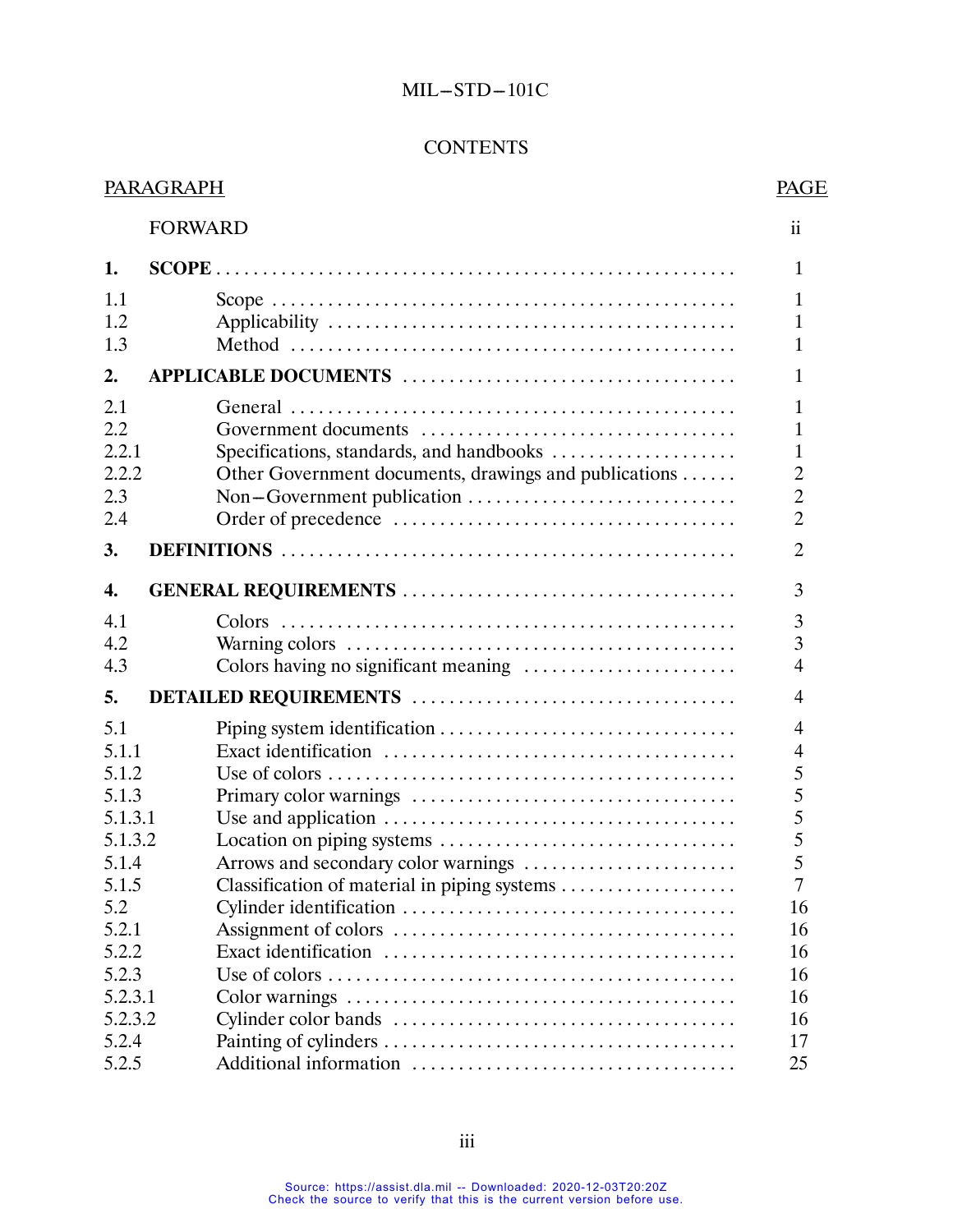| PARAGRAPH                                           |                                                                                                      | PAGE                       |
|-----------------------------------------------------|------------------------------------------------------------------------------------------------------|----------------------------|
| 5.2.5.1<br>5.2.5.2<br>5.2.5.3<br>5.2.5.4<br>5.2.5.5 | Commercial-owned cylinders                                                                           | 25<br>25<br>25<br>25<br>25 |
| 6.                                                  |                                                                                                      | 25                         |
| 6.1<br>6.2<br>6.3<br>6.4<br>6.5<br><b>FIGURE</b>    |                                                                                                      | 25<br>25<br>26<br>26<br>26 |
| 1.<br>2.<br>3.                                      |                                                                                                      | 6<br>17<br>18              |
| <b>TABLE</b>                                        |                                                                                                      |                            |
| $\mathbf{I}$ .<br>II.<br>III.                       | Classification of materials in piping systems<br>Titles and color codes for compressed gas cylinders | $\overline{4}$<br>7<br>19  |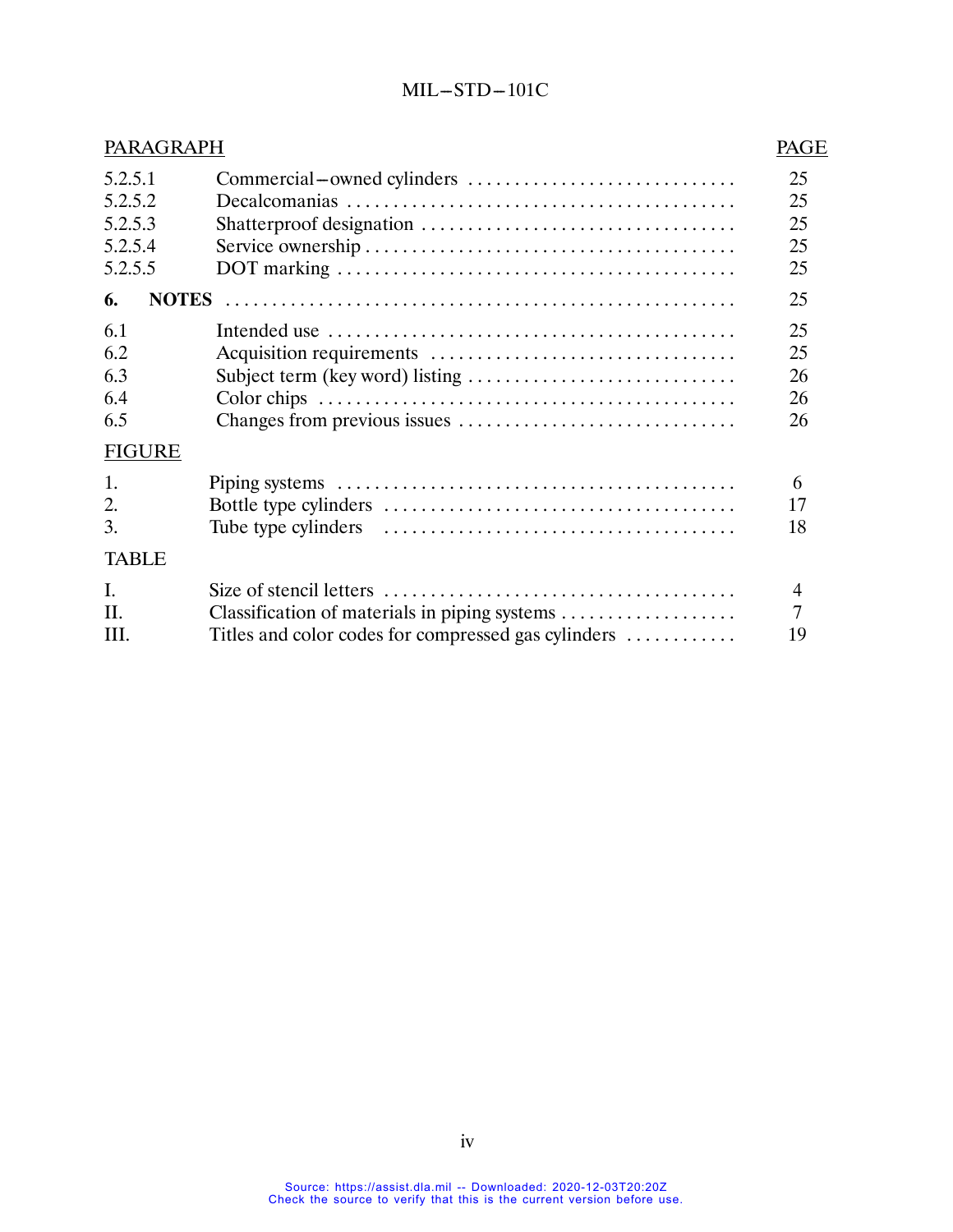#### **1. SCOPE**

**1.1 Scope**. This standard establishes a common color code for visual warnings to accompany the written identification of materials covered in piping systems and contained in compressed gas cylinders, and to facilitate the segregation of these cylinders at depots. This standard does not define the manner or conditions under which these materials may be used safely.

**1.2 Applicability.** This standard is applicable to all ground based piping systems and to all compressed gas cylinders owned by or procured for the Department of Defense including type D one–ton containers (Department of Transportation Specification 106A500), but excludes cylinders containing medical gases. The applicability of this standard to industry piping systems and commercial—owned cylinders (see 5.2.5.1) is encouraged. Requirements specified herein are optional for hose lines and nozzles, ship installations, equipment intended for operations in forward area facilities, steam plants, and hydroelectric plants. The color coding of medical gas cylinders is covered by North Atlantic Treaty Organization Standard AMedP-53. The identification method for bulk petroleum product systems is covered in MIL $-STD-161$ . The identification of pipe lines for aircraft, missiles, and space vehicles is covered in MIL-STD-1247. The color coding for containers of liquid propellants is not covered by this standard.

**1.3**. **Method.** This standard establishes, defines, and assigns a color for recognition to each of six classes of materials. Five classes have been selected to represent universally recognized types of hazards involved in the handling of dangerous gases and liquids. The sixth class is assigned for exclusive use of fire protection materials and equipment. This standard requires the application of the color warnings in a distinctive manner, as a visual aid and supplement to written identification.

#### **2. APPLICABLE DOCUMENTS**

**2.1 General.** The documents listed in this section are specified in sections 3 or 4 of this specification. This section does not include documents cited in other sections of this specification or recommended for additional information or as examples. While every effort has been made to ensure the completeness of this list, document users are cautioned that they must meet all specified requirements of documents cited in sections 3 or 4 of this specification, whether or not they are listed.

#### **2.2 Government documents.**

**2.2.1 Government documents, drawings, and publications.** The following Government documents, drawings, and publications form a part of this document to the extent specified herein. Unless otherwise specified, the issues of these documents are those cited in the solicitation or contract.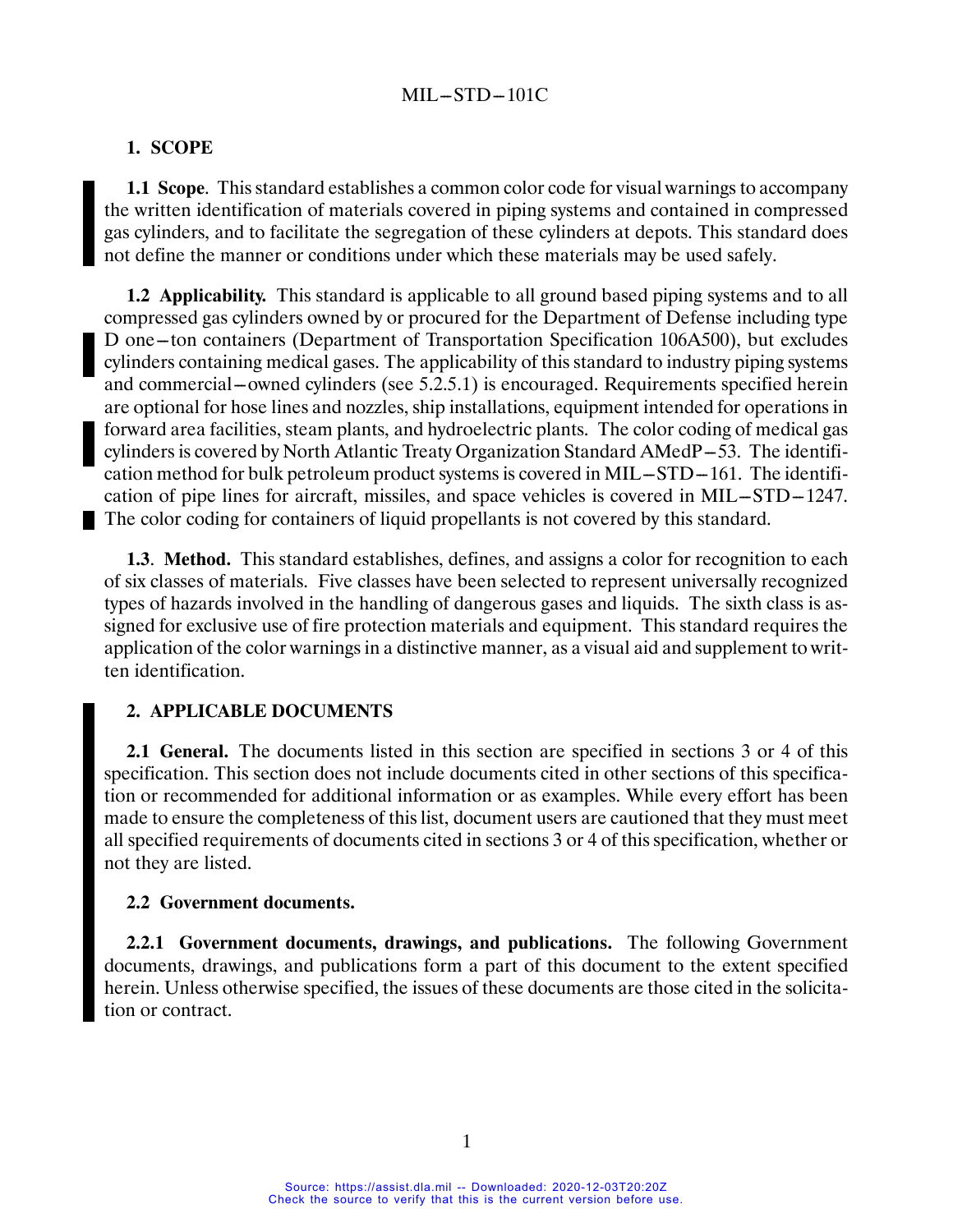### CODE OF FEDERAL REGULATIONS

 $49$  CFR 178.35  $-$  General requirements for specification cylinders

(Copies of this document are available online at http://www.ecfr.gov/.)

**2.3 Non-Government publications.** The following documents form a part of this document to the extent specified herein. Unless otherwise specified, the issues of these documents are those cited in the solicitation or contract.

### COMPRESSED GAS ASSOCIATION

 $CGA C-7$  -Guide to Preparation of Precautionary Labeling and Marking of Compressed Gas Containers

(Copies of this document are available online at http://www.cganet.com/.)

**2.4 Order of precedence.** Unless otherwise noted herein or in the contract, in the event of a conflict between the text of this document and the references cited herein, the text of this document takes precedence. Nothing in this document, however, supersedes applicable laws and regulations unless a specific exemption has been obtained.

### **3. DEFINITIONS**

**3.1** For the purpose of this standard, the following definitions shall apply:

(a) **Commercial colors**. Commercial colors are the colors which may be used, in a limited arrangement, on a small portion of the body and bottom of a compressed gas cylinder for commercial identification and designation of ownership (See 5.2.2 and 5.2.5.1).

(b) **Compressed gas cylinder**. A compressed gas cylinder is any tube, bottle, or other type of pressure cylinder larger than 3 inches in diameter by 6 inches in length, which contains a pressure that exceeds 104 pounds per square inch at 130˚F or any liquid flammable material having a vapor pressure exceeding 40 pounds per square inch absolute at  $100^{\circ}$  F. One --ton type bulk containers are included. All ammunition and medical gases are excluded (see NATO Standard AMedP-53 for approved color codes for medical gases).

(c) **Piping systems**. Piping systems consist of any pipeline or conduit used for the transport of gases, liquids, or semiliquids, but not those used for carrying solids in air or gas. Valves, fittings, operating accessories, pipe coverings, and pipe installations of any kind  $(including submerged or buried pipe lines, their markers or buoys, and their points of tie-in$ with pumping stations and storage or dispensing facilities) shall be considered as parts of a piping system. Supports, brackets, or other non-operating accessories are not considered parts for application of warning colors.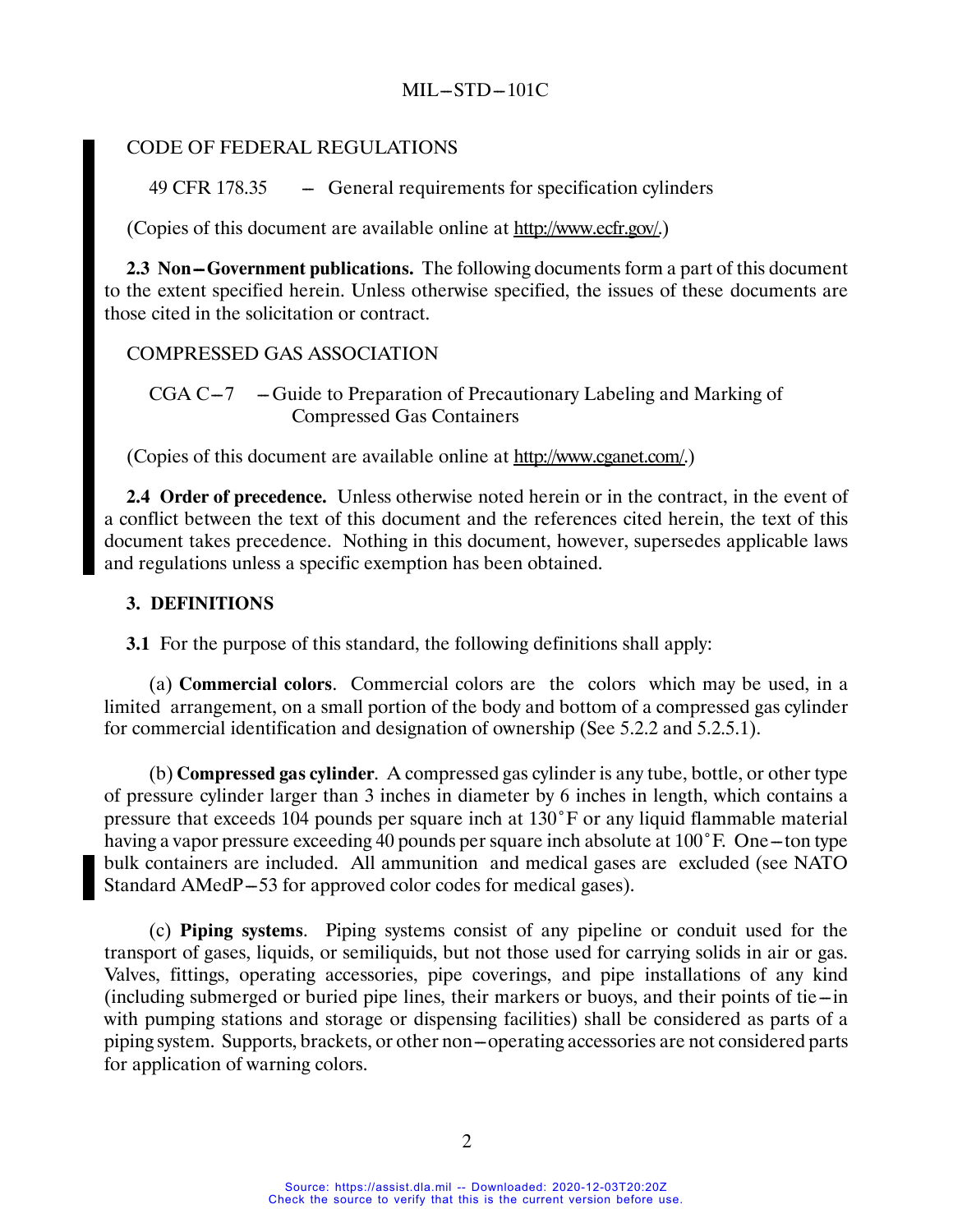(d) **Primary color warning**. A primary color warning is the color assigned to the class into which a material is classified in accordance with its primary hazard from a safety standpoint. These colors appear as a circular band on piping systems, and as main body, top, or band colors on compressed gas cylinders.

(e) **Secondary color warning**. A secondary color warning is the color assigned as a warning of a secondary hazard possessed by a material having type of hazard distinctly different from that indicated by its primary color warning. These colors appear as arrows (or triangles) on piping systems and as main body, top, or band colors on compressed gas cylinders.

(f) **Title**. A title is any lettered identification required on a piping system or a compressed gas cylinder. Titles shall identify the contents by complete names, or by generally recognized abbreviations, symbols, letters, numerals, or combinations thereof.

### **4. GENERAL REQUIREMENTS**

**4.1 Colors.** The colors assigned in this standard shall conform in hue and chroma to the requirements identified by number in FED-STD-595 (see 6.4). No change shall be made in the assigned colors without prior approval of the preparing activity of this standard.

**4.2 Warning colors.** The following colors are assigned for use as both primary and secondary warnings.

(a) **Yellow, No. 13655 -- flammable materials**. All materials known ordinarily as flammables or combustibles.

(b) **Brown, No. 10080 – toxic and poisonous materials.** All materials extremely hazardous to life or health under normal conditions as toxics or poisons.

(c) **Blue. No. 15102 – anesthetics and harmful materials**. All materials productive of anesthetic vapors and all liquid chemicals and compound hazardous to life and property but not normally productive of dangerous quantities of fumes or vapors.

(d) Green, No. 14187 - oxidizing materials. All materials which readily furnish oxygen for combustion and fire producers which react explosively or with the evolution of heat in contact with many other materials.

(e) Gray, No. 16187 - physically dangerous materials. All materials, not dangerous in themselves, which are asphyxiating in confined areas or which are generally handled in a dangerous physical state of pressure or temperature.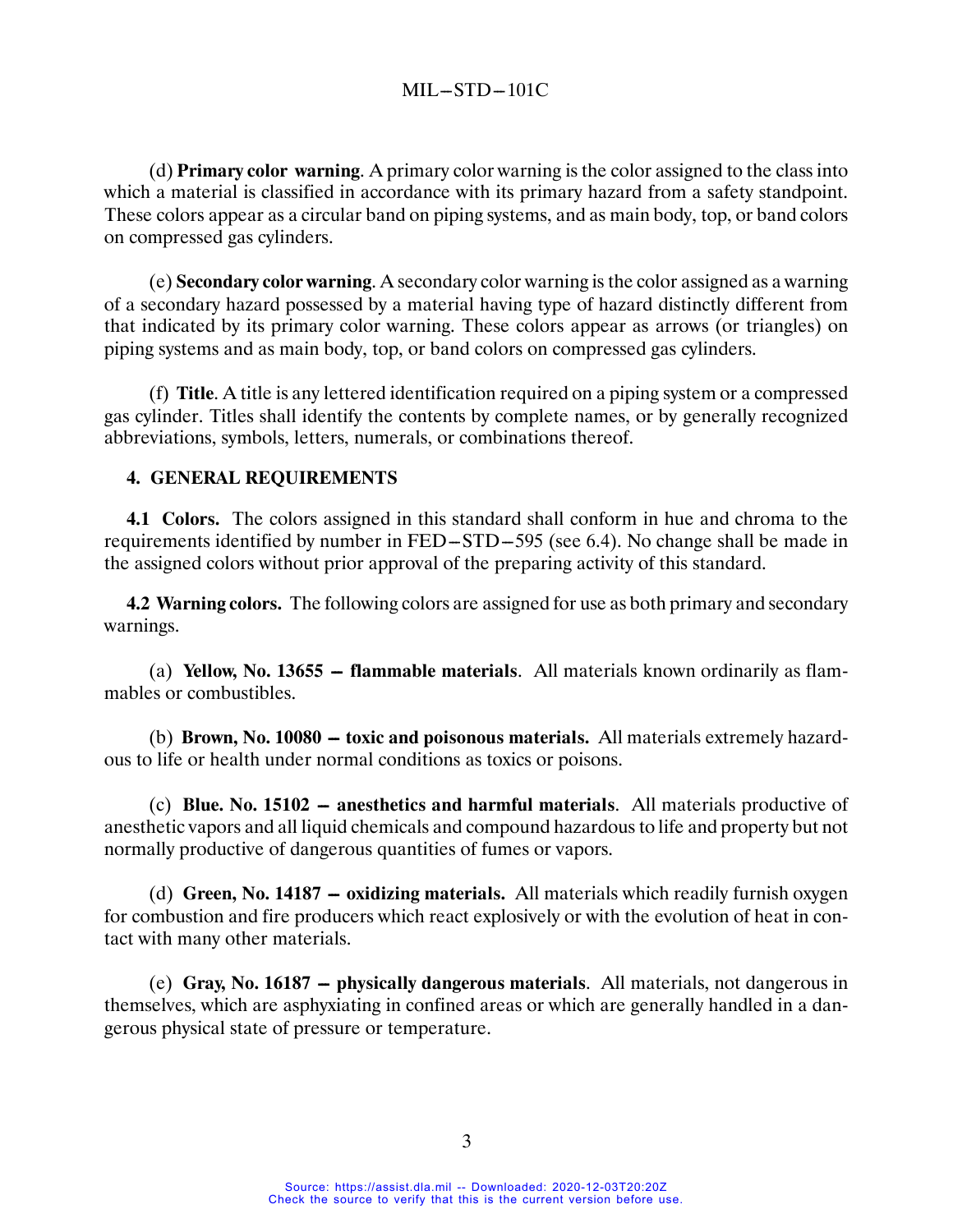(f) **Red, No. 11105 – fire protection materials**. All materials provided in piping systems or in compressed gas cylinders exclusively for use in fire protection.

#### **4.3 Colors having no significant meaning.**

(a) **Black, No. 17038 and White, No. 17875.** These colors are assigned, without significant meaning, for general use where specified in this standard except as follows: Water---piping sys-tems containing water suitable for human consumption and installed for this purpose shall be painted White, No. 17875 throughout or shall be painted to match surroundings when not in conflict with other color designations in this standard

(b) **Orange, No. 12246 and Buff, No. 13594**. These colors are assigned, without significant meaning, for use as colors on selected compressed gas cylinders for segregation of identical material requiring recognition within more than one assigned class (see table III.)

## **5. DETAILED REQUIREMENTS**

#### **5.1 Piping system identification.**

**5.1.1 Exact identification.** Exact identification of materials in any piping system for hazardous materials and the use classification for fire protection is mandatory and shall be made only by means of titles lettered in black or white. These titles shall be prominently displayed adjacent to color warnings to obviate errors by personnel. It is recommended, where the view is unobstructed, that titles be lettered on the two lower quarters of the pipe or covering. Lettering in this position is unlikely to be obscured by dust collection or mechanical damage. However, titles should be clearly visible from operating positions, especially those adjacent to control valves. The use of stencils with standard size letters specified in table I is recommended. For pipe lines smaller than 3/4 inch in diameter, the use of securely fastened metal tags, with lettering etched or filled in with enamel is suggested. It is recommended that titles be applied by use of upper case letters and Arabic numerals whenever applicable.

| Outside diameter of pipe or covering, inches  | Size of stencil letters, inches |
|-----------------------------------------------|---------------------------------|
| Less than $1 - 1/2$                           | 1/2                             |
| $1 - 1/2$ to $3 - 1/2$                        | 3/4                             |
| $3 - 1/2$ to 6                                | $1 - 1/4$                       |
| $6$ to 9                                      | $\mathcal{D}_{\mathcal{L}}$     |
| TABLE I. Size of stencil letters – Continued. |                                 |
| Outside diameter of pipe or covering, inches  | Size of stencil letters, inches |
| 9 to 13                                       | 3                               |
| Over 13                                       | $3 - 1/2$                       |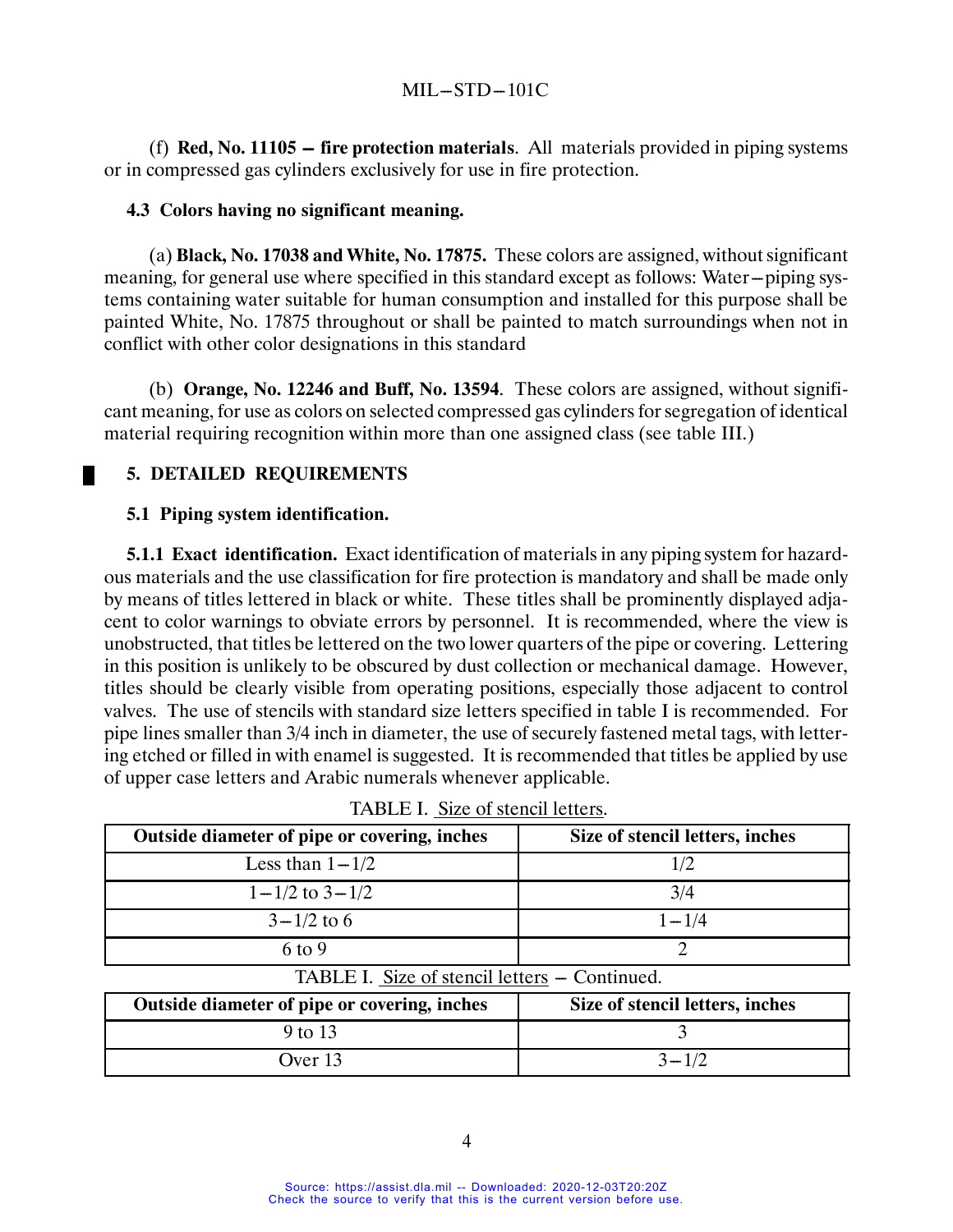**5.1.2** Use of colors. The appearance of any of the six colors specified in 4.2 on a piping system shall provide a warning of danger from the hazard involved in the system according to the definitions for warning colors specified therein. Piping systems which do not require warning colors may be painted to match surrounding, if not in conflict with other color designations in this standard or such systems be painted aluminum, black, or remain unpainted.

#### **5.1.3 Primary color warning.**

**5.1.3.1 Use and application.** A primary color warning shall appear on all dangerous piping systems and on all fire protection materials in any installation which is color coded in accordance with this standard. Primary color warnings shall consist of a single color applied as a band or bands which completely encircle the piping system. Color bands shall be applied in conformance with dimensional information shown on figure 1. In lieu of color bands, all pipe and covering on an entire system, including all encircling or partially encircling straps, hangers, and supports, be painted with the primary color warning. However, the use of color bands is preferred because they will indicate dangerous systems to color-blind personnel.

**5.1.3.2 Location on piping systems.** Immediately adjacent to all operating accessories such as valves, regulators, flowchecks, strainers, cleanouts, pumps, dispensing points, and vents, all coded piping systems shall be painted with a primary color warning. In addition, primary color warnings shall be painted throughout the system at convenient intervals, e.g., ere branch lines join the system, where the system passes underground or through walls, and at any other conspicuous places where warnings are required by safety authorities. If desired, operating accessories may also be painted with the primary color warning.

**5.1.4 Arrows and secondary color warnings.** An arrow shape shall appear on coded piping systems in any installation which is color coded in accordance with this standard. Any material system possessing an outstanding hazard of a type distinctly different from that indicated by its primary color warning shall have a secondary color warning applied in the shape of an arrow. The color of the arrow shall be selected according to the definitions for warning colors specified in 4.2. Systems which do not involve such additional hazards shall have arrows either the same color as the primary warning, or black or white. When bands are used for the primary warnings, the colored arrows shall appear adjacent to each primary color warning applied to the piping system. When the entire piping system is painted with the primary color warning, the colored arrows shall appear in all locations specified in 5.1.3.2. The arrows shall indicate the normal direction(s)of flow of material in the system. A double-headed arrow shall be placed on lines subject to reverse flow. Dimensional information is is shown on figure 1. Tails may be omitted on arrows, creating triangles with one corner indicating the normal direction of flow. Operating accessories may also be painted with the secondary color warning.

**5.1.5 Classification of material in piping systems**. The classification of materials in a piping system shall be as specified in table II. N.O.S. refers to materials of like name and hazardous properties but "not otherwise specified." When no secondary color warning is specified, the arrow may be the same color as the primary warning or black or white, as preferred.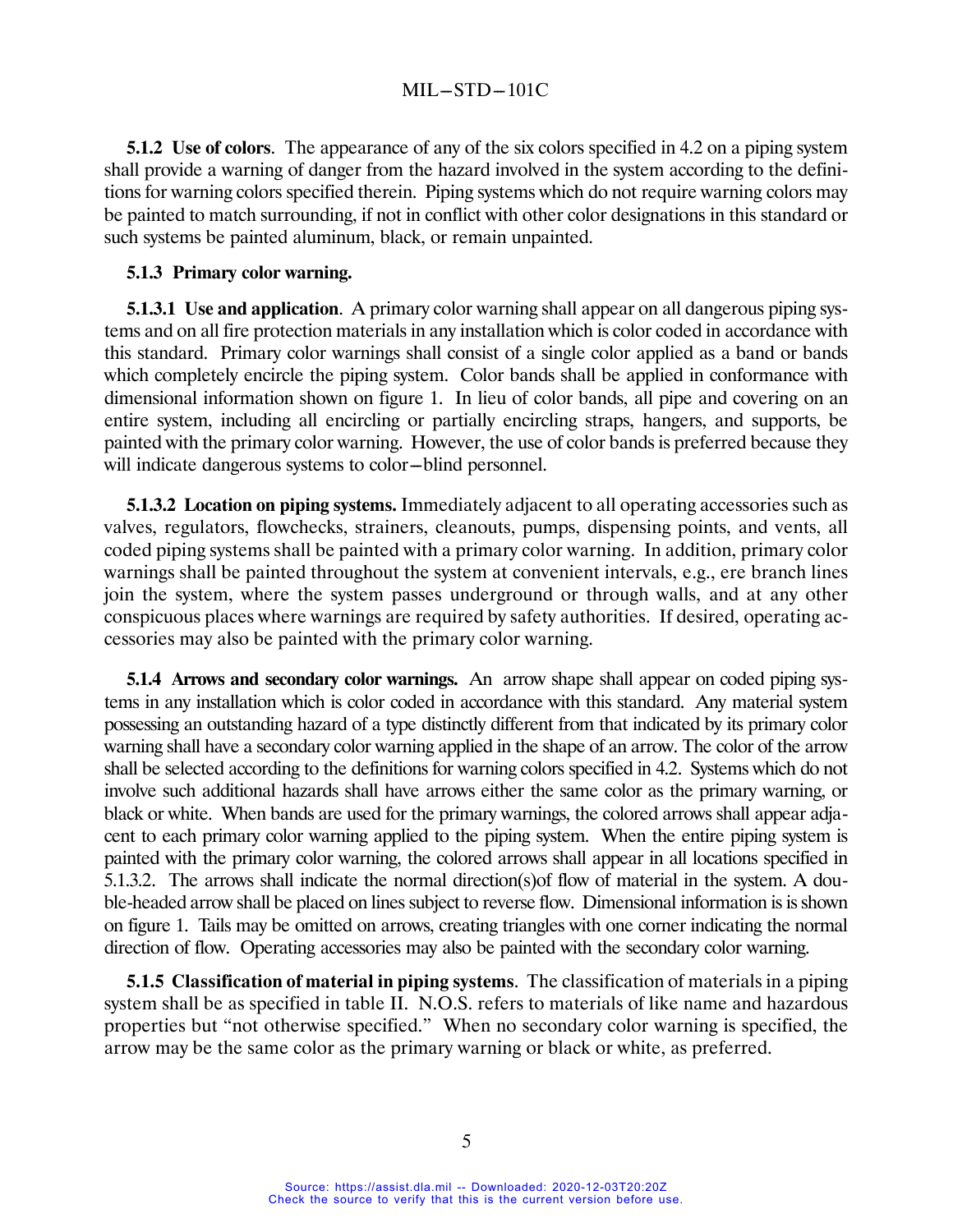# **EXACT IDENTIFICATION** ALWAYS BY NAME OF THE MATERIAL CONTAINED



FIGURE 1. Piping systems.

6

Source: https://assist.dla.mil -- Downloaded: 2020-12-03T20:20Z Check the source to verify that this is the current version before use.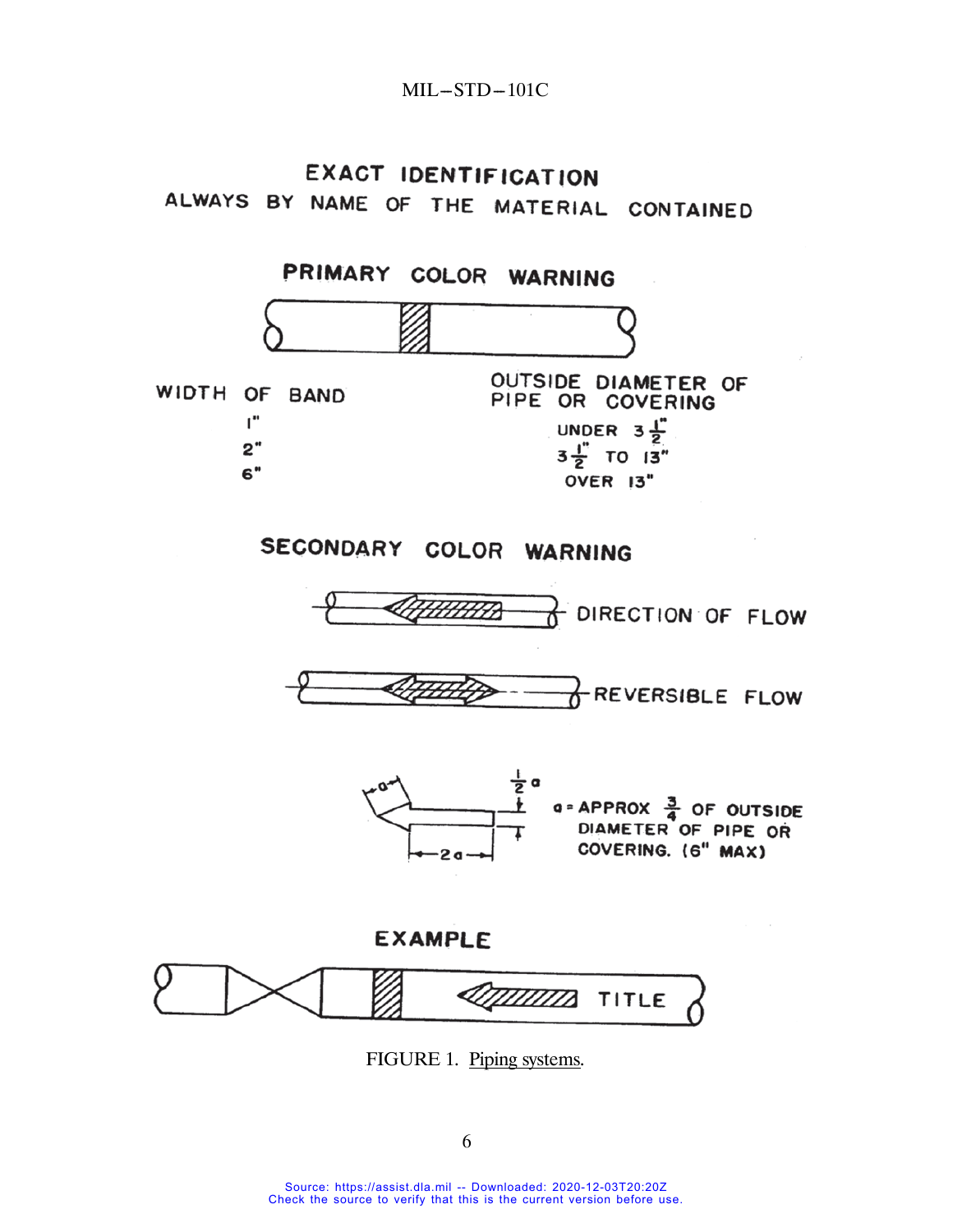| <b>Material</b>                                | <b>Primary color warning</b> | <b>Secondary color warning</b> |
|------------------------------------------------|------------------------------|--------------------------------|
| Acetaldehyde                                   | Yellow                       | Blue                           |
| Acetic acid, aqueous solution                  | Blue                         | Yellow                         |
| Acetic acid, glacial                           | Blue                         | Yellow                         |
| Acetic anhydride                               | Blue                         | Yellow                         |
| $\overline{A}$ cetone                          | Yellow                       |                                |
| Acetone oils                                   | Yellow                       |                                |
| Acetyl chloride                                | Blue                         |                                |
| Acetylene                                      | Yellow                       |                                |
| Acid, liquid, N.O.S.                           | Blue                         |                                |
| Acrolein                                       | <b>Brown</b>                 | Yellow                         |
| Acrylonitrile                                  | Yellow                       | <b>Brown</b>                   |
| Aerosol insecticide                            | Gray                         |                                |
| Air, compressed                                | Gray                         | Green                          |
| Alcohol, allyl, liquid                         | Yellow                       | <b>Brown</b>                   |
| Alcohol, amyl, butyl, ethyl, propyl,<br>N.O.S. | Yellow                       |                                |
| Alcohol, methyl                                | Yellow                       | Blue                           |
| Alkaline corrosive liquids, N.O.S.             | Blue                         | ___                            |
| Aluminum borohydride                           | Yellow                       | <b>Brown</b>                   |
| Ammonia, anhydrous                             | <b>Brown</b>                 | Yellow                         |
| Amyl acetate                                   | Yellow                       | $  -$                          |
| Aniline (oil), liquid                          | <b>Brown</b>                 | Yellow                         |
| Argon                                          | Gray                         |                                |
| Argon-oxygen mixture                           | Green                        | ---                            |

# TABLE II. Classification of materials in piping systems

| <b>Material</b>                           | <b>Primary color warning</b> | <b>Secondary color warning</b> |
|-------------------------------------------|------------------------------|--------------------------------|
| Arsenic trichloride                       | <b>Brown</b>                 | Blue                           |
| Material                                  | <b>Primary Color</b>         | <b>Secondary Color Warning</b> |
| Arsenical acids and Liquids, N.O.S. Brown |                              | Blue                           |
| Benzaldehyde                              | Yellow                       |                                |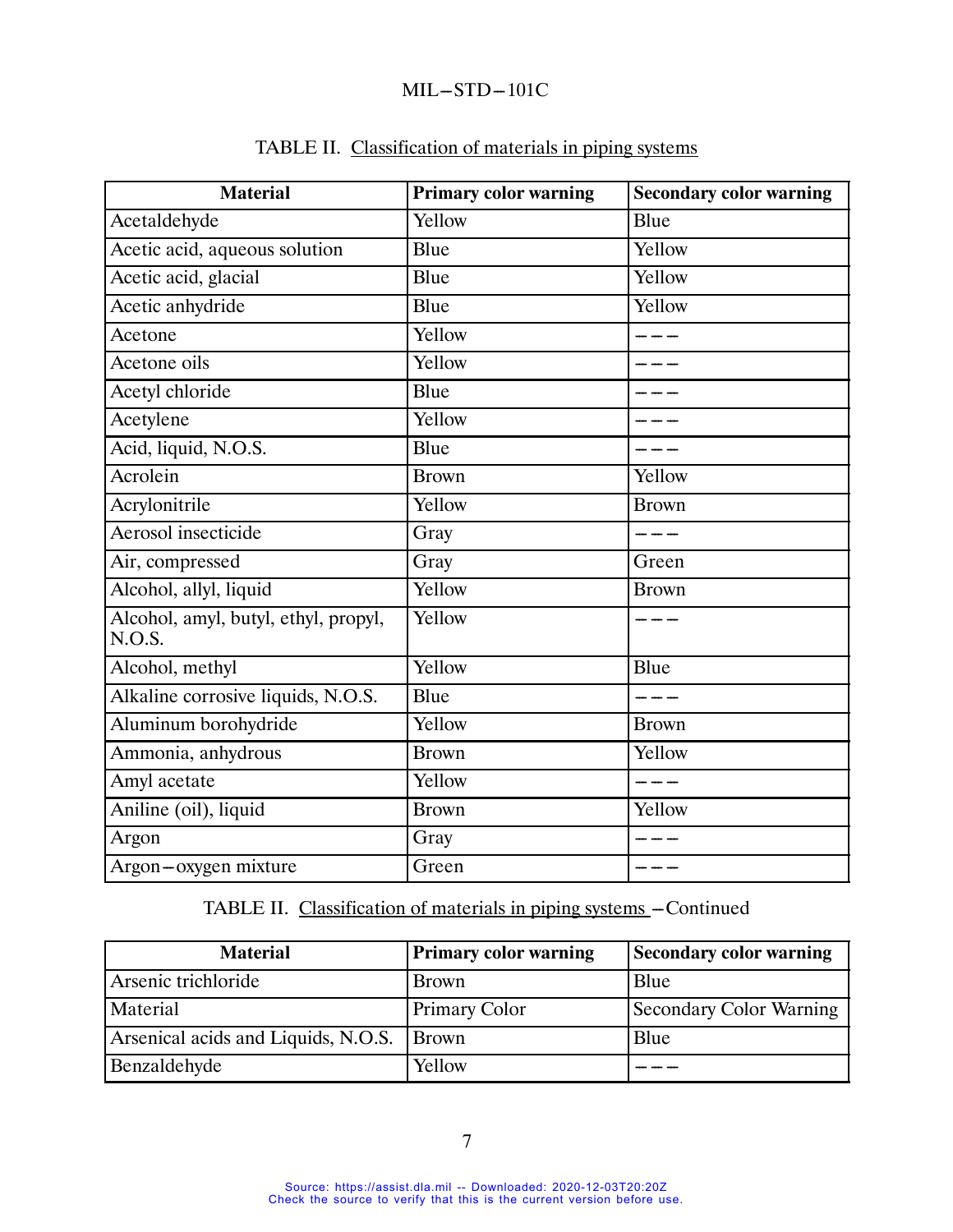| Benzene (benzol, coal tar light oil)                                                                                                 | Yellow       | <b>Brown</b> |
|--------------------------------------------------------------------------------------------------------------------------------------|--------------|--------------|
| Benzine (petroleum ether, petro-<br>leum naphtha)                                                                                    | Yellow       |              |
| Benzoyl chloride                                                                                                                     | Blue         |              |
| Benzyl chloride                                                                                                                      | Blue         | Yellow       |
| Boron hydrides (alkyl decaborane,<br>alkyl pentaborane, diborane, dihy-<br>drotetraborane, hexaborane, penta-<br>borane, and N.O.S.) | <b>Brown</b> | Yellow       |
| Boron trichloride                                                                                                                    | <b>Brown</b> |              |
| Boron trifluoride                                                                                                                    | <b>Brown</b> | Gray         |
| <b>Bromine</b>                                                                                                                       | <b>Brown</b> | Green        |
| Bromine pentafluoride                                                                                                                | <b>Brown</b> | Green        |
| Bromine trifluoride                                                                                                                  | <b>Brown</b> | Green        |
| Bromoacetone                                                                                                                         | <b>Brown</b> |              |
| Bromobenzene                                                                                                                         | Yellow       |              |
| Bromochloromethane                                                                                                                   | <b>Brown</b> | Gray         |
| Bromochloromethane, fire                                                                                                             | Red          | <b>Brown</b> |
| Bromotrifluoromethane                                                                                                                | Gray         | ----         |
| Bromotrifluoromethane, fire                                                                                                          | Red          |              |
| Butadiene                                                                                                                            | Yellow       |              |
| Butane (see petroleum gas)                                                                                                           | Yellow       |              |
| Butyl acetate                                                                                                                        | Yellow       |              |
| Butyl ether                                                                                                                          | Yellow       |              |
| Camphor oil                                                                                                                          | Yellow       |              |
| Carbon bisulfide (carbon disulfide)                                                                                                  | Yellow       | <b>Brown</b> |
| Carbon dioxide                                                                                                                       | Gray         |              |
| Carbon dioxide, fire                                                                                                                 | Red          |              |

| <b>Material</b>      | <b>Primary color warning</b> | Secondary color warning |
|----------------------|------------------------------|-------------------------|
| Carbon monoxide      | Yellow                       | <b>Brown</b>            |
| Carbon tetrachloride | <b>Brown</b>                 | Blue                    |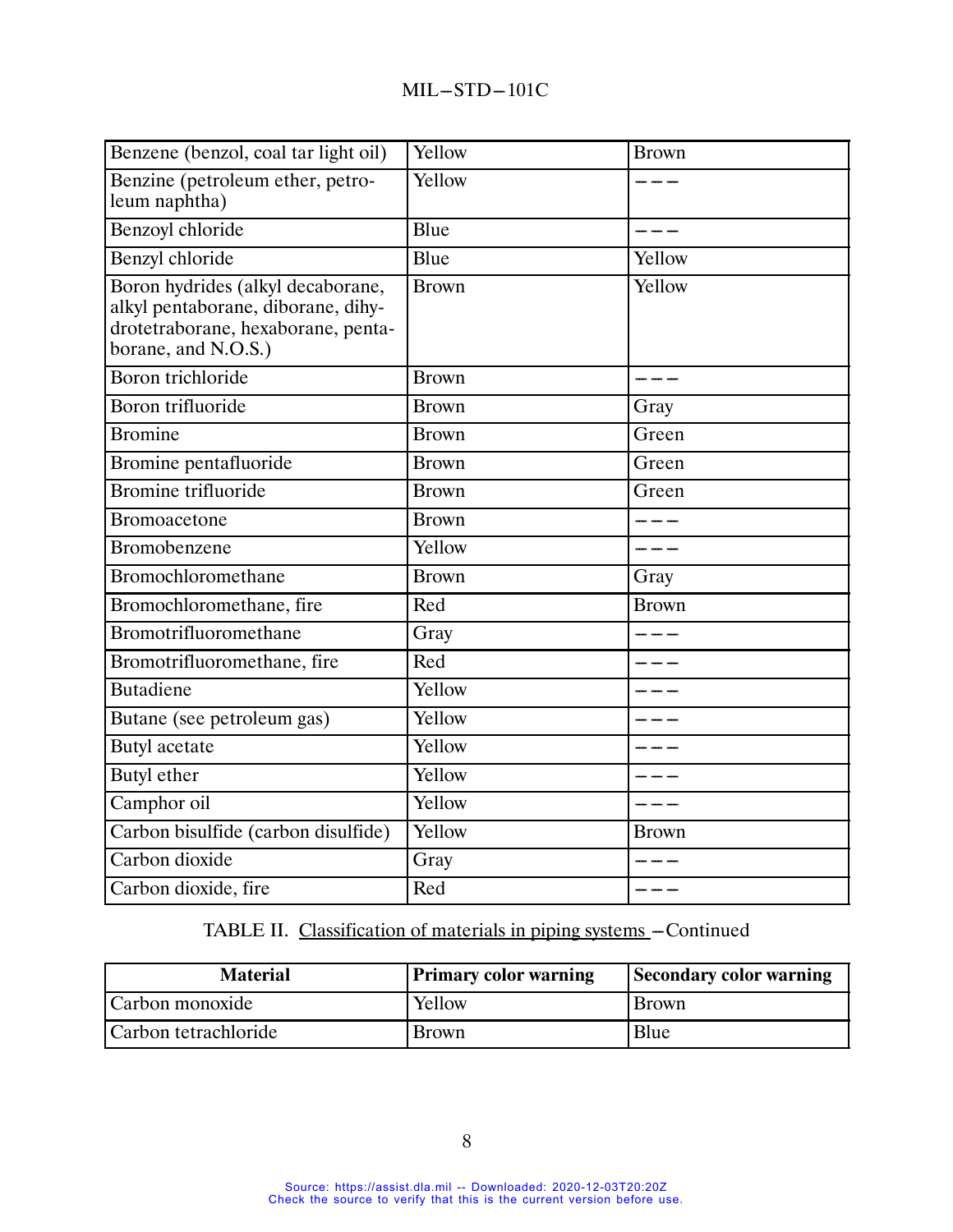| Caustic potash, liquid (potassium<br>hydroxide)                    | Blue         |              |
|--------------------------------------------------------------------|--------------|--------------|
| Caustic soda, liquid (sodium hy-<br>droxide)                       | Blue         |              |
| Chloracetyl chloride                                               | Blue         | $- - -$      |
| Chlorine                                                           | <b>Brown</b> | Green        |
| Chlorine trifluoride                                               | <b>Brown</b> | Green        |
| Chloroacetone                                                      | <b>Brown</b> | Yellow       |
| Chlorosulfonic acid                                                | Blue         | Green        |
| Chloropicrin                                                       | <b>Brown</b> | $- -$        |
| Chloropropane                                                      | Yellow       | Blue         |
| Chromic acid solution                                              | Blue         | Green        |
| Coal gas (see manufactured gas)                                    | Yellow       | <b>Brown</b> |
| Coal tar distillates, N.O.S.                                       | Yellow       | <b>Brown</b> |
| Crotonaldehyde                                                     | Blue         | Yellow       |
| Crude oil, petroleum                                               | Yellow       | $  -$        |
| Cyanide, liquid (potassium<br>solutions, sodium solutions), N.O.S. | <b>Brown</b> |              |
| Cyanogen gas                                                       | <b>Brown</b> | Yellow       |
| Cyclopropane                                                       | Yellow       | Blue         |
| Decalin (decahydronaphthalene)                                     | Yellow       | $=$ $ -$     |
| Dibromodifluoromethane                                             | Gray         |              |
| Dibromodifluoromethane, fire                                       | Red          |              |
| Dichloropentane                                                    | Yellow       |              |
| Diethanolamine                                                     | Yellow       |              |
| Diethylenetriamine                                                 | Yellow       |              |
| Difluorochloroethane                                               | Gray         | Yellow       |
| Difluoroethane                                                     | Gray         | Yellow       |
| Diisobutyl ketone                                                  | Blue         | Yellow       |

| <b>Material</b>          | <b>Primary color warning</b> | <b>Secondary color warning</b> |
|--------------------------|------------------------------|--------------------------------|
| Dimethylamine, anhydrous | Yellow                       | Blue                           |
| Dimethyl ether           | Yellow                       | <b>Brown</b>                   |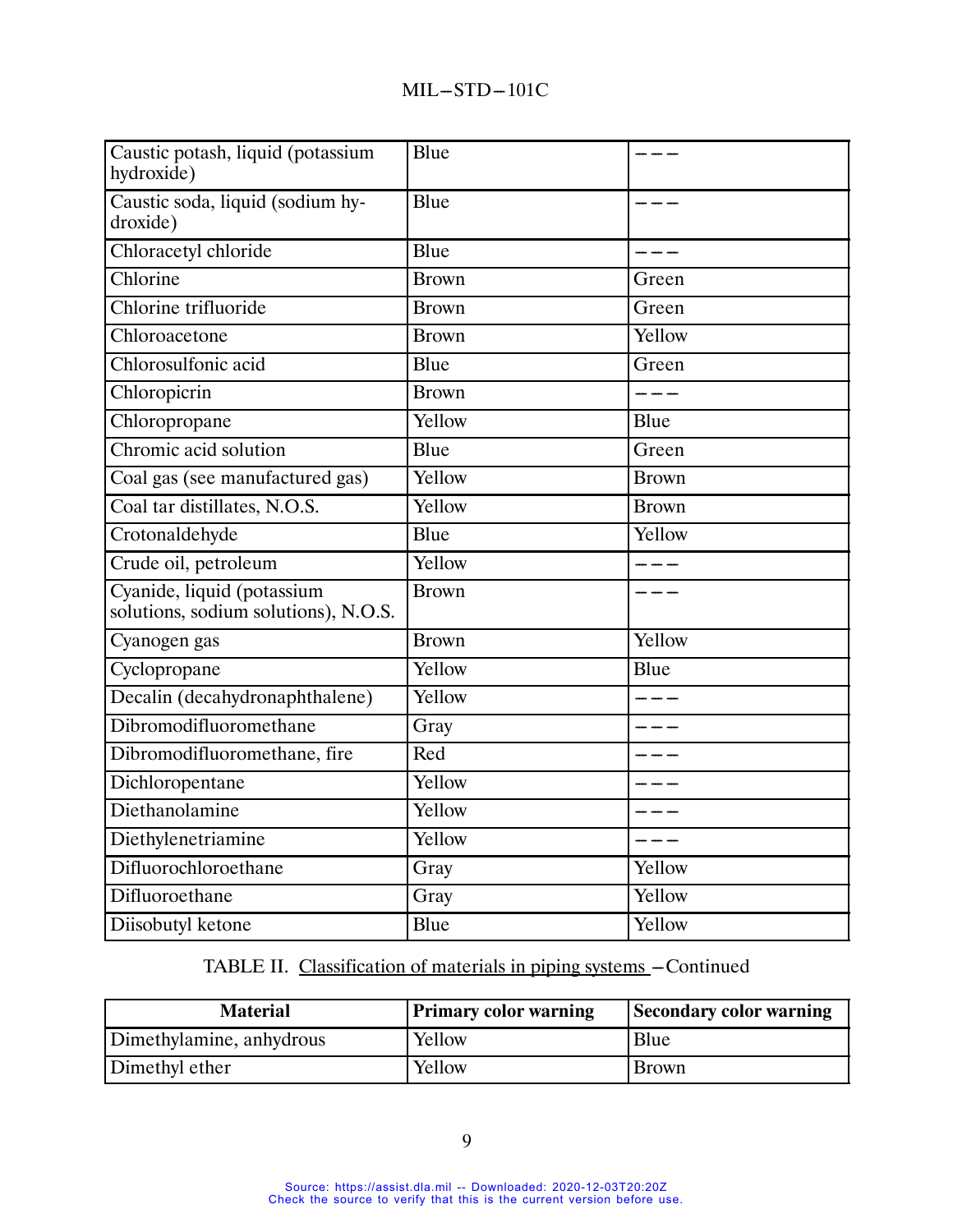| Dimethyl sulfate                                                   | <b>Brown</b> | Blue    |
|--------------------------------------------------------------------|--------------|---------|
| Dimethyl sulfide                                                   | Yellow       | Blue    |
| Diphenyl-diphenyl oxide ("Dow-<br>therm $A$ ")                     | Gray         |         |
| Dispersant (dichlorodifluorome-<br>thane-difluoroethane mixture)   | Gray         |         |
| Electrolyte acid, N.O.S.                                           | Blue         |         |
| Ethane                                                             | Yellow       | Blue    |
| Ethers, anesthetic: diethyl, ethyl,<br>isopropyl, sulfuric, N.O.S. | Yellow       | Blue    |
| <b>Ethyl</b> acetate                                               | Yellow       |         |
| Ethyl benzene                                                      | Yellow       |         |
| Ethyl bromide                                                      | Yellow       | Blue    |
| Ethyl butyl acetate                                                | Yellow       | $- - -$ |
| Ethyl butyrate                                                     | Yellow       | ----    |
| Ethyl chloroacetate                                                | Yellow       |         |
| Ethyl chloride                                                     | Yellow       | Blue    |
| Ethylenediamine                                                    | Yellow       | Blue    |
| Ethyl hexaldehyde                                                  | Yellow       |         |
| <b>Ethyl</b> lactate                                               | Yellow       | $- - -$ |
| Ethyl methyl ketone                                                | Yellow       | Blue    |
| Ethyl nitrate                                                      | Yellow       | Blue    |
| Ethyl nitrite                                                      | Yellow       | $- - -$ |
| <b>Ethyl</b> silicate                                              | Yellow       |         |
| Ethylamine                                                         | Yellow       | Blue    |
| Ethylene                                                           | Yellow       | Blue    |
| Ethylene chlorohydrin                                              | Yellow       |         |
| Ethylene dichloride                                                | Yellow       | Blue    |
| Ethylene glycol                                                    | Yellow       | $- - -$ |

| <b>Material</b> | <b>Primary color warning</b> | <b>Secondary color warning</b> |
|-----------------|------------------------------|--------------------------------|
| Ethylene oxide  | Yellow                       | Blue                           |
| <b>Fluorine</b> | <b>Brown</b>                 | Green                          |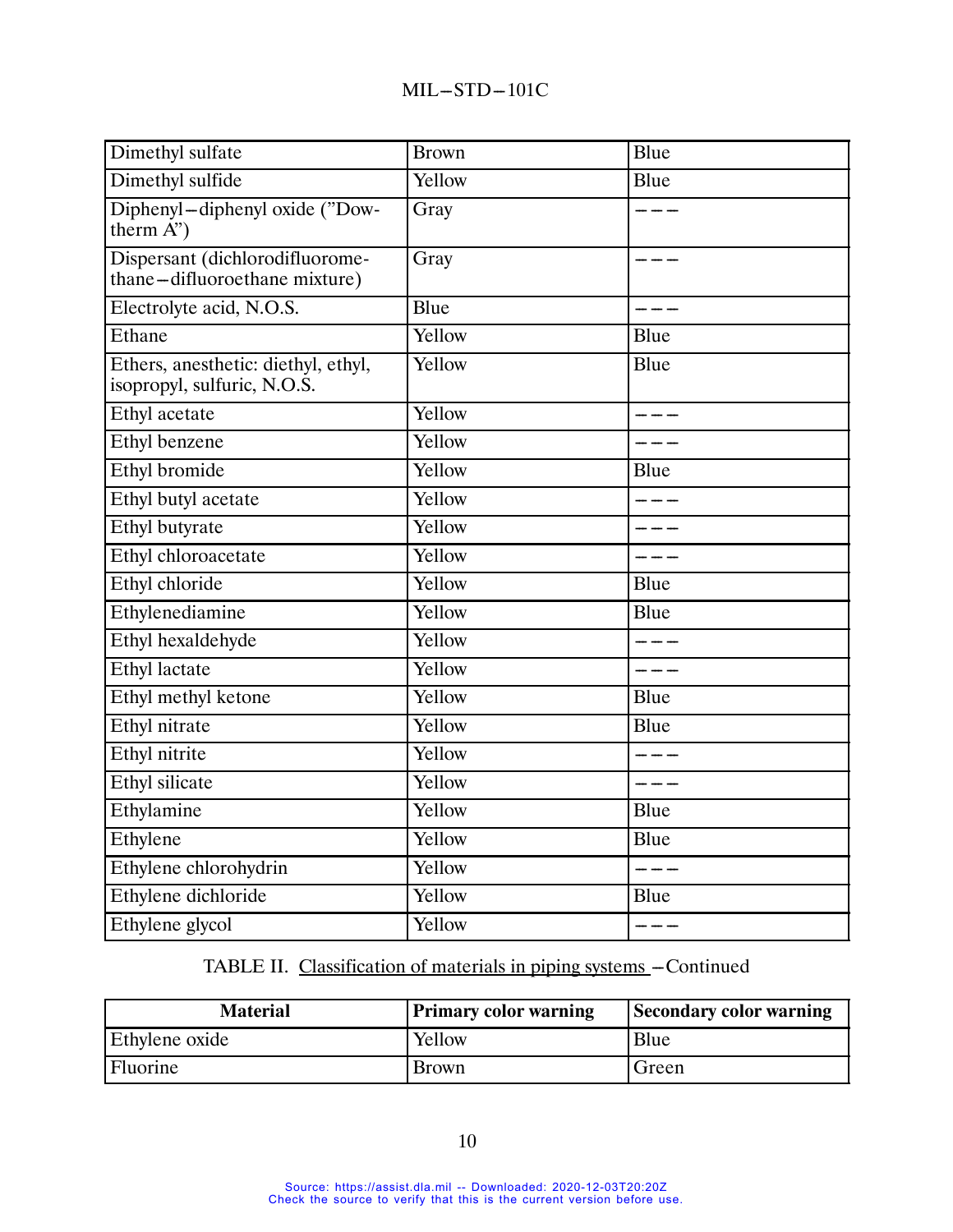| Formaldehyde                                               | Yellow       | <b>Brown</b> |
|------------------------------------------------------------|--------------|--------------|
| Formic acid                                                | Blue         | Yellow       |
| Fuel oil, N.O.S                                            | Yellow       |              |
| Fuels: JP, RP, RS, diesel, N.O.S.                          | Yellow       |              |
| Fumigant, carbon dioxide -<br>ethylene oxide mixture       | Gray         | Blue         |
| Furfural                                                   | Blue         | Yellow       |
| Gasoline (motor fuel)                                      | Yellow       |              |
| Helium                                                     | Gray         |              |
| Hydrazine                                                  | <b>Brown</b> | Yellow       |
| Hydrocarbons, heavy: Hexanes,<br>Heptanes, octanes, N.O.S. | Yellow       |              |
| Hydrochloric acid                                          | Blue         |              |
| Hydrocyanic acid                                           | <b>Brown</b> |              |
| Hydrofluoric acid                                          | <b>Brown</b> |              |
| Hydrofluorosilic acid                                      | Blue         |              |
| Hydrogen                                                   | Yellow       |              |
| Hydrogen bromide                                           | <b>Brown</b> |              |
| Hydrogen chloride, anhydrous                               | <b>Brown</b> | $- - -$      |
| Hydrogen cyanide, anhydrous                                | <b>Brown</b> | Green        |
| Hydrogen fluoride, anhydrous                               | <b>Brown</b> | Green        |
| Hydrogen, liquid                                           | Yellow       | Gray         |
| Hydrogen peroxide                                          | Green        | Blue         |
| Hydrogen sulfide                                           | Yellow       | <b>Brown</b> |
| Hydroxyacetic acid (glycolic acid),<br>aqueous solutions   | Blue         |              |
| Ink (solvent type), N.O.S.                                 | Yellow       |              |
| Insecticide, liquid, N.O.S.                                | <b>Brown</b> | Yellow       |

| <b>Material</b>       | <b>Primary color warning</b> | <b>Secondary color warning</b> |
|-----------------------|------------------------------|--------------------------------|
| Iodine heptafluoride  | Brown                        | Green                          |
| Isopentane            | Yellow                       | Blue                           |
| Jet fuel (all grades) | Yellow                       |                                |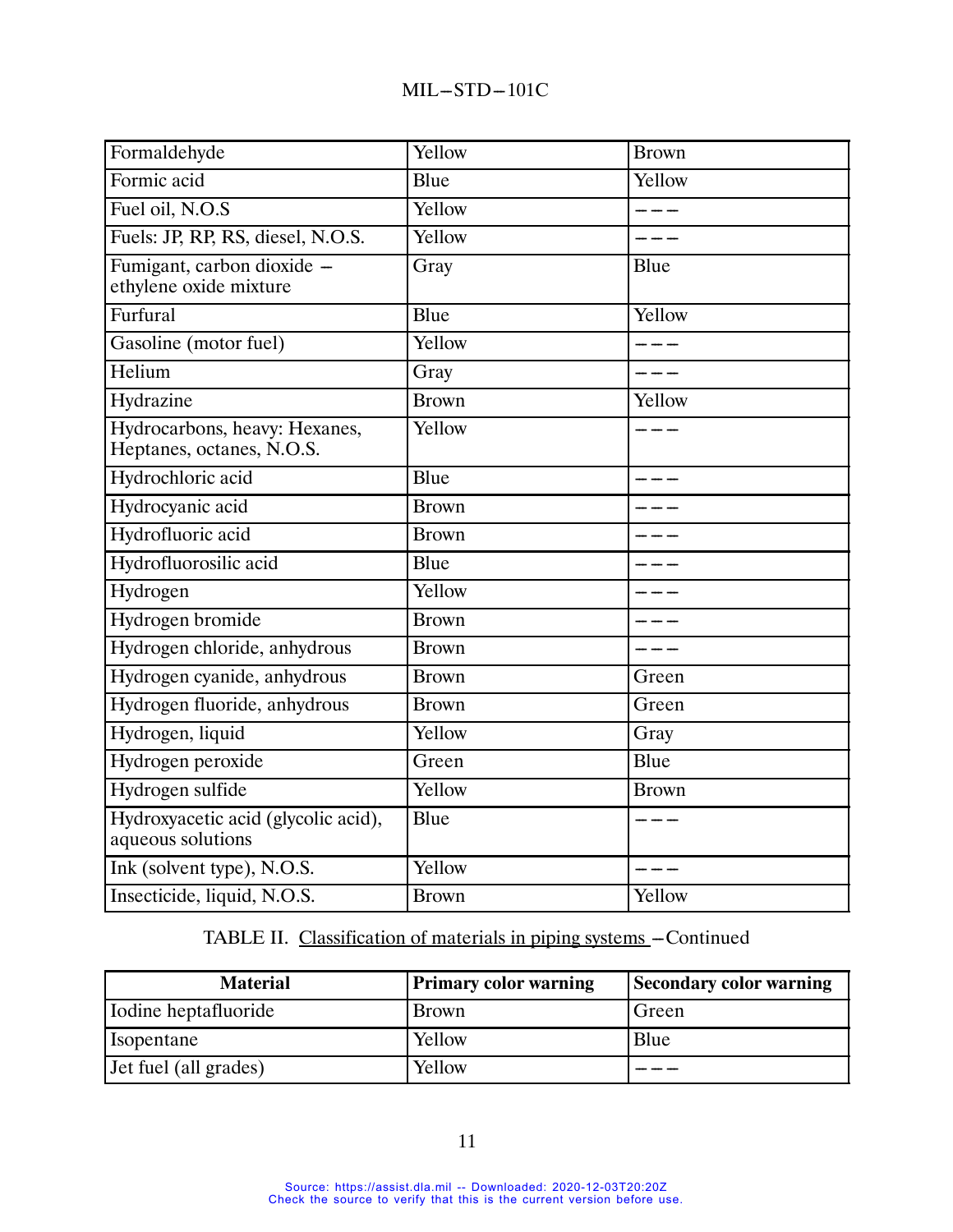| Kerosene                                                              | Yellow       | _ _ _        |
|-----------------------------------------------------------------------|--------------|--------------|
| Krypton                                                               | Gray         |              |
| Lacquer                                                               | Yellow       |              |
| Manufactured gas (coal, oil<br>pintsch, producer, water, and<br>N.O.S | Yellow       | <b>Brown</b> |
| Mercaptans (thioalcohols, N.O.S.)                                     | Yellow       |              |
| Mercury compounds (solutions),<br>N.O.S.                              | <b>Brown</b> |              |
| Methane                                                               | Yellow       |              |
| Methylamine                                                           | Yellow       | <b>Brown</b> |
| Methyl acetate                                                        | Yellow       |              |
| Methyl acetone                                                        | Yellow       |              |
| Methyl acetylene propadiene mix-<br>ture (MAPP)                       | Yellow       |              |
| Methyl amyl acetate                                                   | Yellow       |              |
| Methyl amyl ketone                                                    | Yellow       |              |
| Methyl bromide                                                        | brown        |              |
| Methyl bromide, fire                                                  | Red          | <b>Brown</b> |
| Methyl chloride                                                       | Yellow       | <b>Brown</b> |
| Methyl cyanide (acetonitrile)                                         | <b>Brown</b> | Yellow       |
| Methyl formate                                                        | Yellow       | Blue         |
| Methyl hydrazine                                                      | <b>Brown</b> | Yellow       |
| Methyl mercaptan                                                      | Yellow       | <b>Brown</b> |
| Methyl sulfide                                                        | Yellow       | <b>Brown</b> |
| Methylene chloride                                                    | Blue         | Gray         |
| Natural gas, fortified, N.O.S.                                        | Yellow       | <b>Brown</b> |
| Neon                                                                  | Gray         | ----         |

| <b>Material</b>             | <b>Primary color warning</b> | <b>Secondary color warning</b> |  |
|-----------------------------|------------------------------|--------------------------------|--|
| Nickel carbonyl             | Brown                        | Yellow                         |  |
| Nicotine compounds          | Brown                        |                                |  |
| Nitrating acid (mixed acid) | Blue                         | Green                          |  |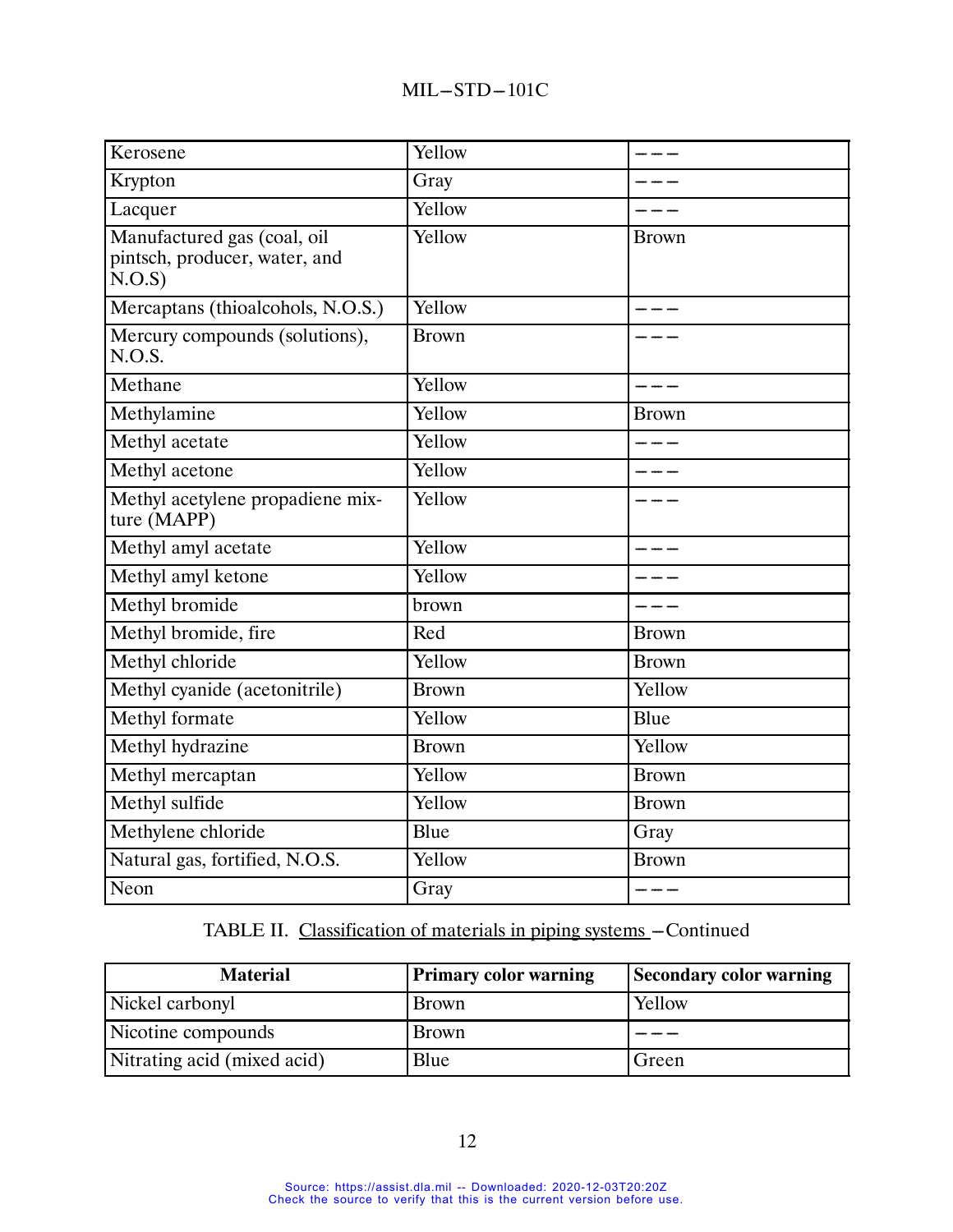| Nitric acid                          | Blue         | Green        |
|--------------------------------------|--------------|--------------|
| Nitric acid, fuming                  | <b>Brown</b> | Green        |
| Nitrobenzene                         | <b>Brown</b> | Yellow       |
| Nitrogen                             | Gray         | $- - -$      |
| Nitrogen dioxide                     | <b>Brown</b> | Green        |
| Nitrogen peroxide                    | <b>Brown</b> | Green        |
| Nitrogen tetroxide                   | <b>Brown</b> | Green        |
| Nitrogen-helium mixture              | Gray         |              |
| Nitrogen-oxygen mixture              | Gray         | Green        |
| Nitrogen trifluoride                 | Blue         | Green        |
| Nitromethane                         | Yellow       | Blue         |
| Nitrosyl chloride                    | <b>Brown</b> |              |
| Nitrous Oxide                        | Blue         |              |
| Oil, hydraulic                       | Yellow       | Gray         |
| Oil, lubricating, N.O.S.             | Yellow       | $  -$        |
| Oil, fish, vegetable, edible, N.O.S. | Yellow       |              |
| Oxygen                               | Green        |              |
| Oxygen-carbon dioxide mixture        | Gray         | Green        |
| Oxygen, electrolytic                 | Green        | ----         |
| Oxygen fluoride                      | <b>Brown</b> | Green        |
| Oxygen, liquid (LOX)                 | Green        | Gray         |
| Ozone                                | Green        | <b>Brown</b> |
| Paint                                | Yellow       |              |
| Paraldehyde                          | Yellow       |              |
| Pentane                              | Yellow       |              |
| Perchloric acid                      | Green        | Blue         |
| 1-Pentene                            | Yellow       | ----         |

| <b>Material</b>                                                                                                         | <b>Primary color warning</b> | <b>Secondary color warning</b> |
|-------------------------------------------------------------------------------------------------------------------------|------------------------------|--------------------------------|
| Petroleum gas (acetogen, butane-<br>propane mixture, 1-butene, cyclo-<br>propane, isobutane, neo-pentane,<br>and N.O.S. | Yellow                       |                                |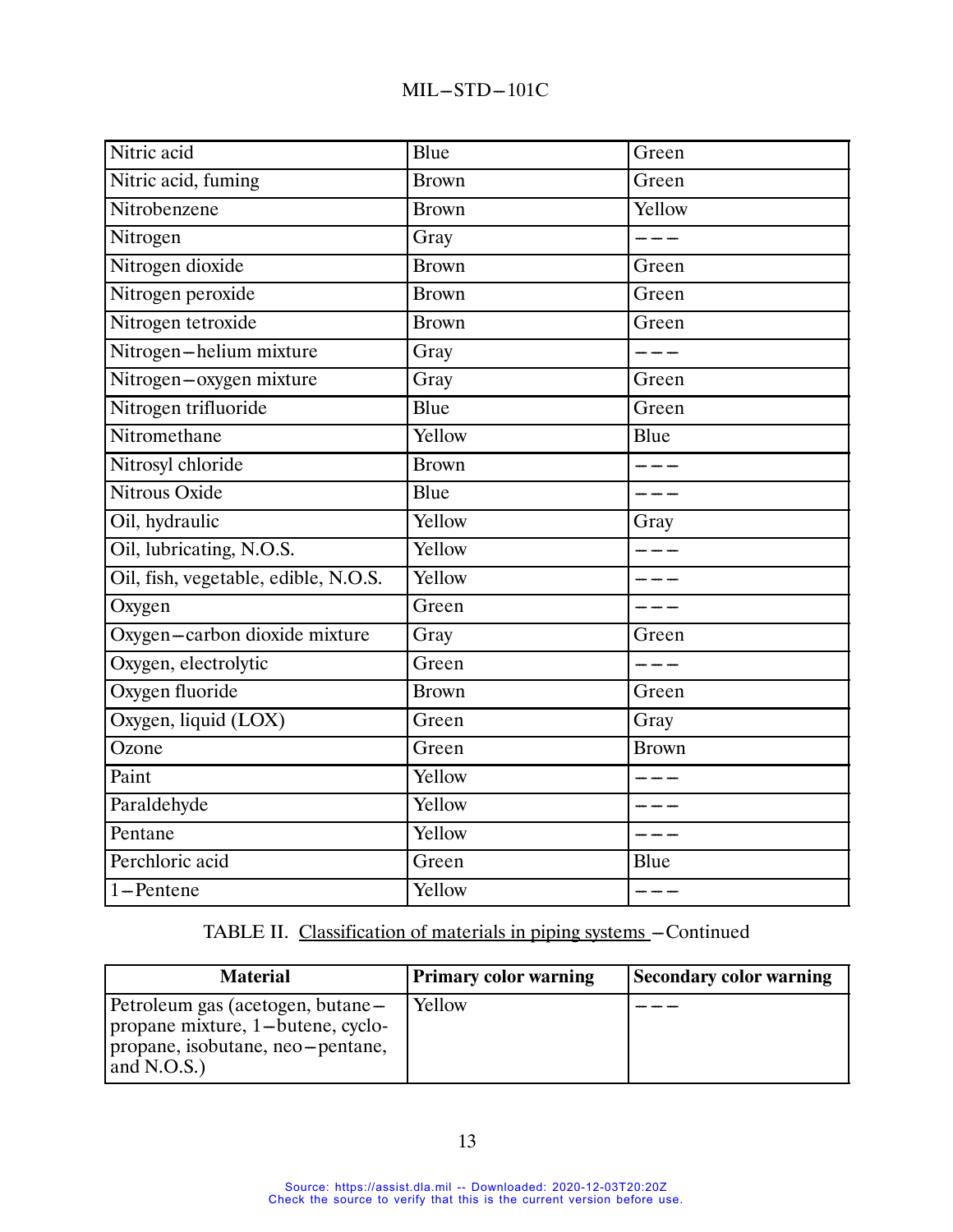| Perchloroethylene                           | Blue                |              |
|---------------------------------------------|---------------------|--------------|
| Perchloryl fluoride                         | <b>Brown</b>        | Green        |
| Phenylcarbylamine chloride                  | $\overline{B}$ rown | Gray         |
| Phosgene                                    | <b>Brown</b>        | $---$        |
| Phosphorus oxychloride                      | Blue                | Green        |
| Phosphorus tribromide                       | Blue                | Green        |
| Phosphorus trichloride                      | Blue                | Green        |
| Potassium permanganate solution             | Green               |              |
| Propylene                                   | Yellow              | Gray         |
| n-Propyl nitrate                            | Yellow              | <b>Brown</b> |
| Propyne                                     | Yellow              | Gray         |
| Pyrosulfuryl chloride                       | Blue                | $- - -$      |
| R-11, Trichlorofluoromethane                | Gray                |              |
| R-12, Dichlorodifluoromethane               | Gray                |              |
| R-14, Tetrafluoromethane                    | Gray                |              |
| R-21, Dichlorofluoromethane                 | Gray                |              |
| R-22, Chlorodifluoromethane                 | Gray                |              |
| R-112, Tetrachlorodifluoroethane            | Gray                |              |
| R-113, Trichlorotrifluoroethane             | Gray                |              |
| R-114, Dichlorotetrafluoroethane            | Gray                |              |
| R-115, Chloropentafluoroethane              | Gray                |              |
| R-124A, Chlorotetrafluoroethane             | Gray                |              |
| R-C-316, Dichlorohexafluorocy-<br>clobutane | Gray                |              |
| R-C-317, Chloroheptafluorocy-<br>clobutane  | Gray                |              |
| R-C-318, Octafluorocyclobutane              | Gray                |              |
| Shellac                                     | Yellow              |              |

| <b>Material</b>  | <b>Primary color warning</b> | <b>Secondary color warning</b> |
|------------------|------------------------------|--------------------------------|
| Solvents, N.O.S. | Yellow                       |                                |
| Steam            | Gray                         |                                |
| Stoddard solvent | Yellow                       |                                |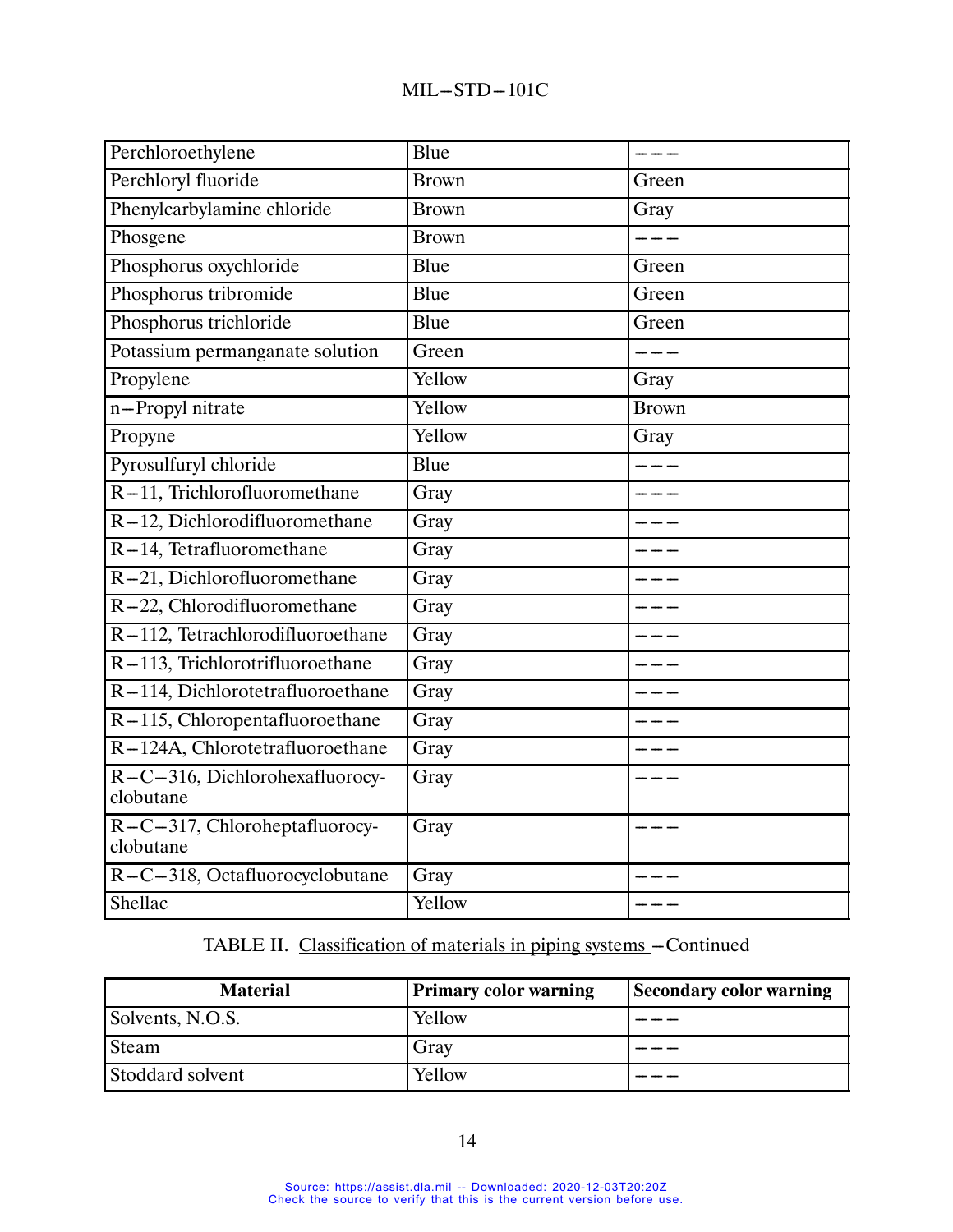| Sulfur dichloride                 | <b>Brown</b> | $- - -$      |
|-----------------------------------|--------------|--------------|
| Sulfur dioxide                    | <b>Brown</b> | Gray         |
| Sulfur hexafluoride               | Gray         |              |
| Sulfur monochloride               | Blue         | $- - -$      |
| Sulfur trioxide                   | <b>Brown</b> | Green        |
| Sulfuric acid                     | <b>Brown</b> | Green        |
| Sulfuric acid, fuming (Oleum)     | <b>Brown</b> | Green        |
| <b>Tetraethyl lead</b>            | <b>Brown</b> | ---          |
| Tetrafluoroethylene, inhibited    | Gray         | ----         |
| Thionyl chloride                  | <b>Brown</b> | Green        |
| Tin tetrachloride, anhydrous      | Blue         | ---          |
| Titanium tetrachloride            | Blue         | ----         |
| Toluene                           | Yellow       | <b>Brown</b> |
| Triamylamine                      | <b>Brown</b> | Yellow       |
| Tributylamine                     | Yellow       | Blue         |
| Triethanolamine                   | Blue         | Yellow       |
| Triethylamine                     | <b>Brown</b> | Yellow       |
| Trimethylamine, anhydrous         | <b>Brown</b> | Yellow       |
| Turpentine                        | Yellow       | $- - -$      |
| Unsymmetrical dimethyl hydrazine  | <b>Brown</b> | Yellow       |
| Vacuum (non-contaminated)         | Gray         |              |
| Varnish                           | Yellow       |              |
| Vinyl bromide                     | Blue         |              |
| Vinyl chloride                    | Yellow       |              |
| Vinyl methyl ether                | Yellow       | Blue         |
| Waste acid (spent nitrating acid) | Blue         | Yellow       |
| Water, over 50 psig or 150°F      | Gray         |              |
| Water, fire                       | Red          | ----         |

| <b>Material</b> | <b>Primary color warning</b> | <b>Secondary color warning</b> |  |
|-----------------|------------------------------|--------------------------------|--|
| Water, potable  | White                        |                                |  |
| Waxes, liquid   | Yellow                       |                                |  |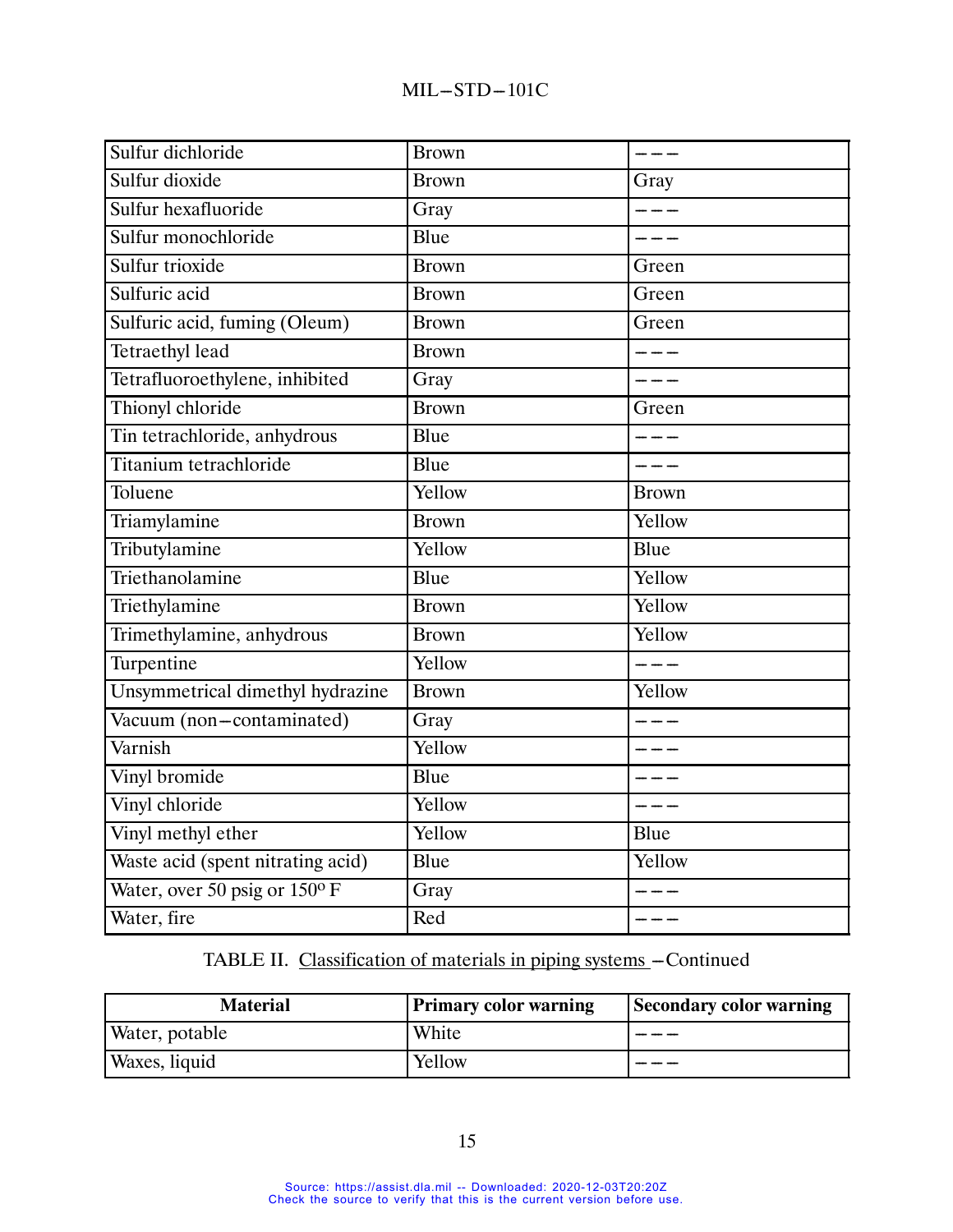| Xenon    | Gray         |              |
|----------|--------------|--------------|
| Xylene   | Yellow       | <b>Brown</b> |
| Xylidine | <b>Brown</b> | Yellow       |

### **5.2 Cylinder identification.**

**5.2.1 Assignment of colors.** The use of color coding for compressed gas cylinders covered by this standard is mandatory. The assignment of colors to extend coverage of material handled in compressed gas cylinders shall be made only after approval of the preparing activity of this standard. Requests for color coding of additional materials not covered by this standard should include technical details of the material, primary and secondary hazards of the material, and technical details of the cylinder, including the type of cylinder valve used.

**5.2.2 Exact identification.** In addition to Department of Transportation (DOT) marking and stamping requirements (see 5.2.5.5), exact identification of any material contained in a compressed gas cylinder is mandatory and shall be made only by means of the written title as specified in table III. The title shall appear in two locations diametrically opposite and parallel to the longitudinal axis of the cylinder. It is recommended that the titles be applied by use of upper case letters and Arabic numerals whenever applicable. On cylinders 4 inches in diameter and larger, the title shall be in approximately 2—inch high letters. On cylinders less than 4 inches in diameter, letters may be reduced in size. Where a title includes a modifier, such as "oil-free," the modifier shall follow the chemical designation and should be shown in letters approximately three–fourths as high. Cylinders having a background color of yellow, orange, or buff shall have the title painted with black letters. Cylinders having a background color of red, brown, blue, gray, green, or black shall have the title painted with white letters. Mixtures of two or more gases shall show the percent of each gas as part of the title.

#### **5.2.3 Use of colors.**

**5.2.3.1 Color warnings.** The appearance on the body, top, or as a band(s) on compressed gas cylinders of any of the six colors specified in 4.2 shall provide a warning of danger from the hazard involved in handling the type of material contained in the cylinder according to the definitions for warning colors in 4.2.

**5.2.3.2 Cylinder color bands.** Cylinder color bands appear upon the cylinder body and serve as color warnings when they are yellow, brown, blue, green, or gray. The bands also provide color combinations to separate and distinguish cylinders for convenience in handling, storage, and shipping. Color bands for segregation purposes will not be specified for new materials not presently covered by this standard when new color codes for them are assigned.

**5.2.4 Painting of cylinders.** All cylinders shall be painted in accordance with table III and figures 2 and 3 to provide uniform recognition throughout the Department of Defense.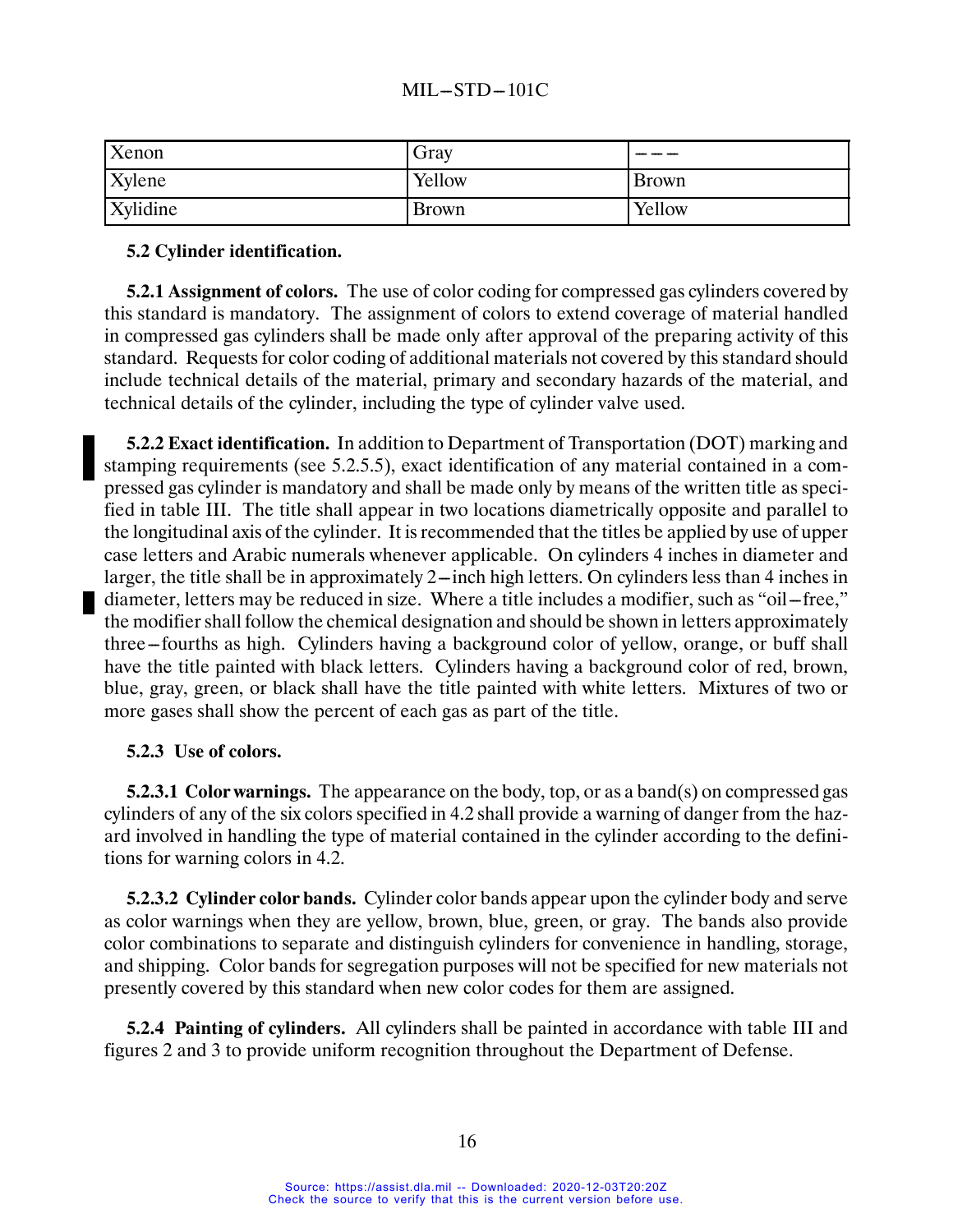

LOCATION OF COLORS ON COMMERCIAL-OWNED CYLINDERS

| <b>Overall Length, L</b> |     | <b>Shoulder Color   Cylinder Color Band(s)</b> |          | <b>Commercial</b><br><b>Identification</b> |
|--------------------------|-----|------------------------------------------------|----------|--------------------------------------------|
|                          |     |                                                |          |                                            |
| Over 30 inches           | L/5 | 3 inches                                       | 3 inches | 1/6                                        |
| 30 inches and under      | L/5 | 2 inches                                       | 2 inches |                                            |

LOCATION DIMENSIONS

 $*1$ -inch space to be omitted if Bands B & C are different colors.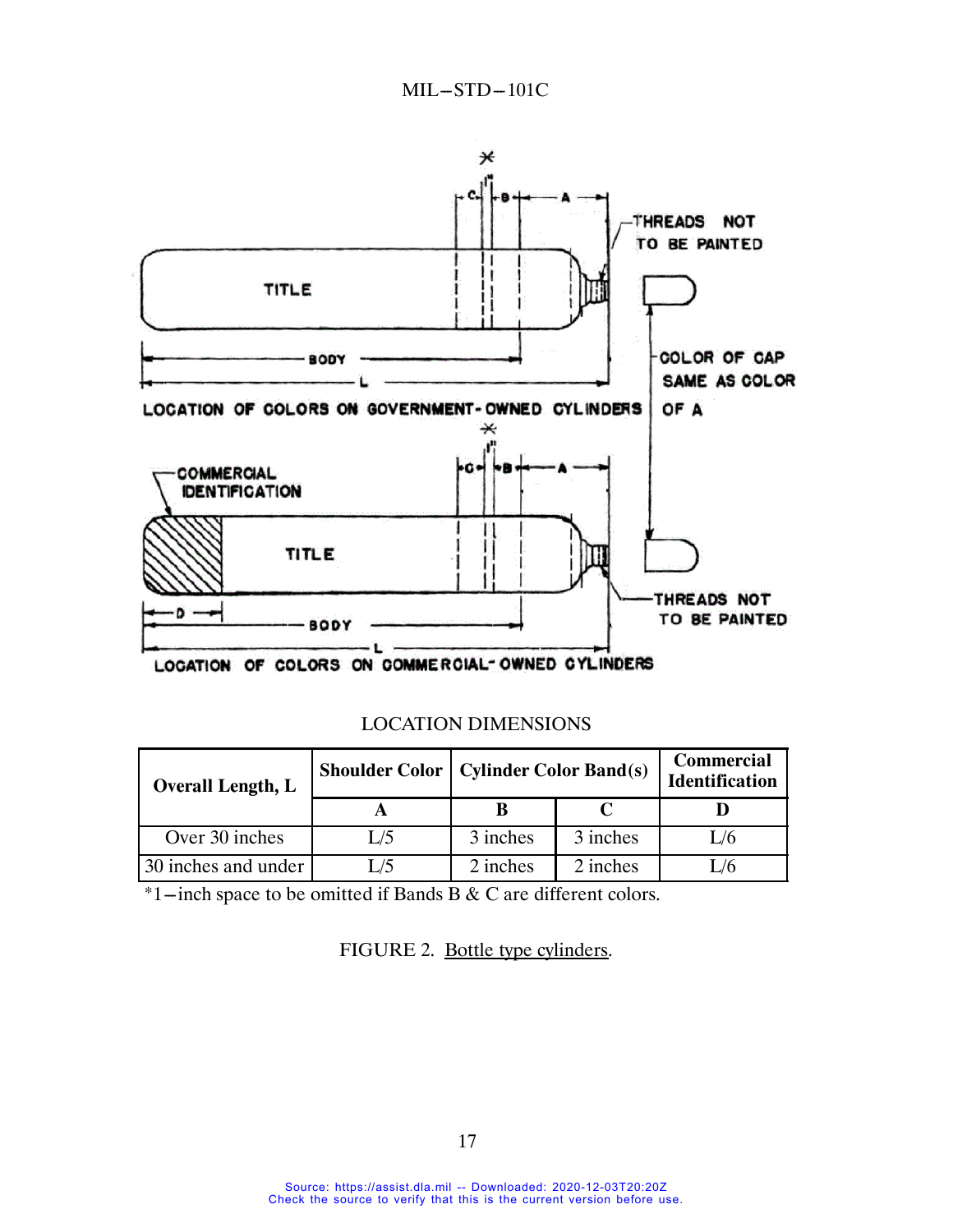

LOCATION OF COLORS ON COMMERCIAL® OWNED CYLINDERS

### LOCATION DIMENSIONS

| <b>Overall Length, L</b> | Cap and<br><b>Shoulder Color</b> | <b>Cylinder Color</b><br>$\mathbf{Band}(s)$ | <b>Commercial</b><br><b>Identification</b> |  |
|--------------------------|----------------------------------|---------------------------------------------|--------------------------------------------|--|
|                          |                                  | <b>B</b> & C                                |                                            |  |
| Over 30 inches           | $1/4$ of L                       | 3 inches                                    | $1/6$ of L                                 |  |
| 30 inches and under      | $1/4$ of L                       | 2 inches                                    | $1/6$ of L                                 |  |

 $\Omega$  1-inch space to be omitted if Bands B & C are different colors.

## FIGURE 3. Tube type cylinders.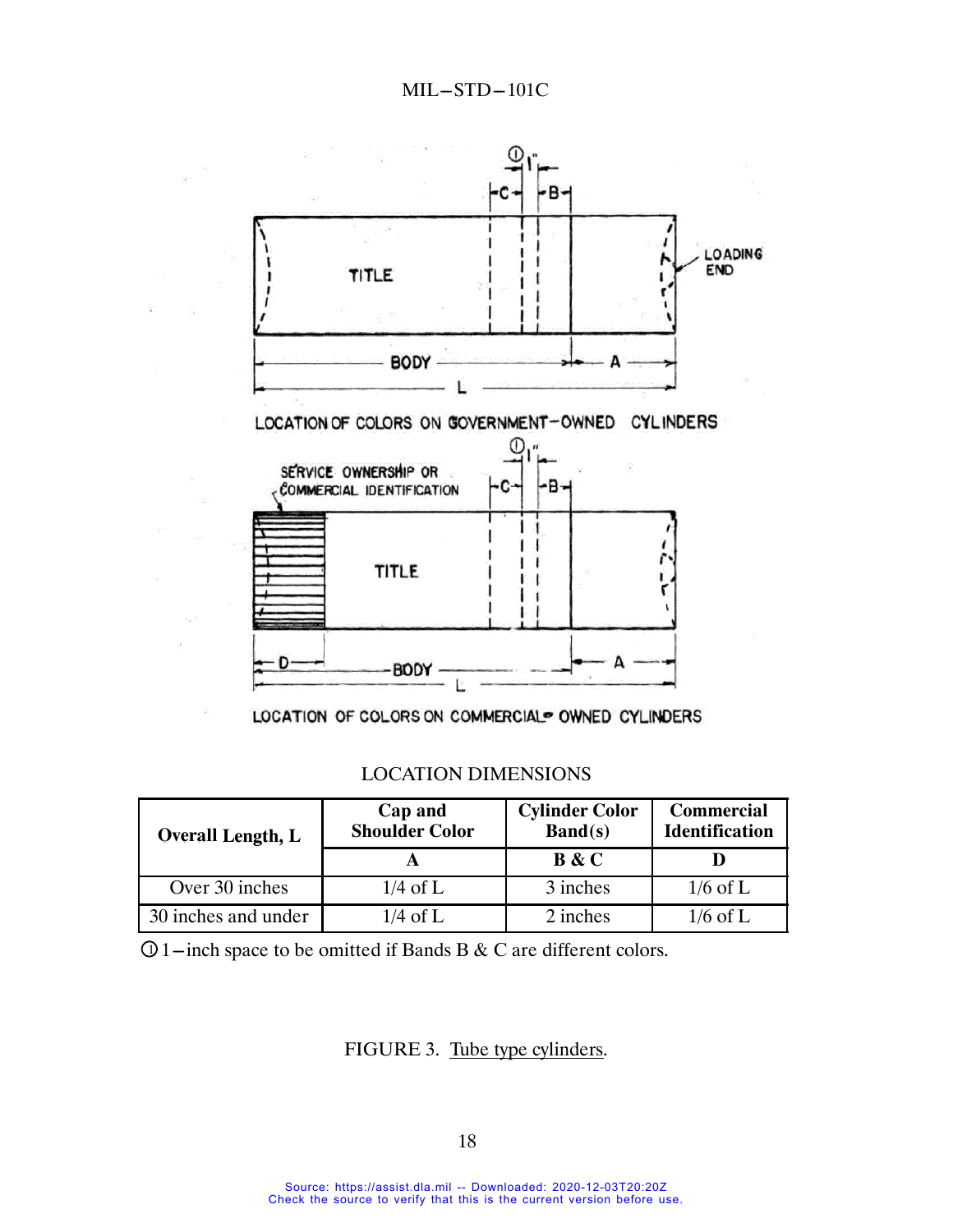|                                                        | <b>Location on cylinder</b> |               |               |              |
|--------------------------------------------------------|-----------------------------|---------------|---------------|--------------|
| <b>Title</b>                                           | Top A                       | <b>Band B</b> | <b>Band C</b> | <b>Body</b>  |
| Acetylene                                              | Yellow                      | Yellow        | Yellow        | Yellow       |
| Acrolein                                               | Yellow                      | <b>Brow</b>   | <b>Black</b>  | <b>Brown</b> |
| Aerosol insecticide                                    | <b>Buff</b>                 | <b>Buff</b>   | <b>Buff</b>   | <b>Buff</b>  |
| Air, compressed, breathing                             | <b>Black</b>                | Green         | <b>Black</b>  | <b>Black</b> |
| Air, carbon monoxide                                   | <b>Brown</b>                | Green         | <b>Brown</b>  | <b>Brown</b> |
| Air, dry, special purpose                              | <b>Black</b>                | Green         | <b>Black</b>  | <b>Black</b> |
| Air, hexane                                            | <b>Black</b>                | Green         | Yellow        | <b>Black</b> |
| Air, hydrogen                                          | <b>Black</b>                | Green         | Yellow        | <b>Black</b> |
| Air, hydrogen sulfide                                  | <b>Black</b>                | Green         | <b>Brown</b>  | <b>Black</b> |
| Air, oil-free                                          | <b>Black</b>                | Green         | <b>Black</b>  | <b>Black</b> |
| Air, oil-tolerant                                      | <b>Black</b>                | Green         | Green         | <b>Black</b> |
| Alkyl decaborane                                       | Yellow                      | <b>Brown</b>  | <b>Brown</b>  | Yellow       |
| Air, methane                                           | <b>Black</b>                | Green         | Yellow        | <b>Black</b> |
| Alkyl pentaborane                                      | Yellow                      | <b>Brown</b>  | <b>Brown</b>  | Yellow       |
| Ammonia                                                | <b>Brown</b>                | Yellow        | Orange        | Orange       |
| Argon, carbon Dioxide, helium                          | Gray                        | Gray          | Gray          | Gray         |
| Argon                                                  | Gray                        | Gray          | Gray          | Gray         |
| Argon, hydrogen                                        | Gray                        | Yellow        | Gray          | Gray         |
| Argon, oil-free                                        | Gray                        | White         | Gray          | Gray         |
| Argon, oil-tolerant                                    | Gray                        | White         | White         | Gray         |
| Argon-oxygen mixture                                   | Gray                        | Green         | White         | Gray         |
| Argon 90%, 5.0% oxygen,<br>5.0% carbon dioxide         | Gray                        | Green         | Gray          | Gray         |
| Boron trichloride                                      | Gray                        | <b>Brown</b>  | Gray          | <b>Brown</b> |
| Boron trifluoride                                      | Gray                        | <b>Brown</b>  | <b>Brown</b>  | <b>Brown</b> |
| Bromoacetone                                           | <b>Brown</b>                | <b>Black</b>  | <b>Black</b>  | <b>Brown</b> |
| Bromochlorodifluoromethane (Halon 1211)<br>(Fire only) | Red                         | Red           | Red           | Red          |
| Bromochloromethane                                     | <b>Buff</b>                 | Gray          | <b>Buff</b>   | <b>Buff</b>  |
| Bromochloromethane (Fire only)                         | Red                         | Gray          | Red           | Red          |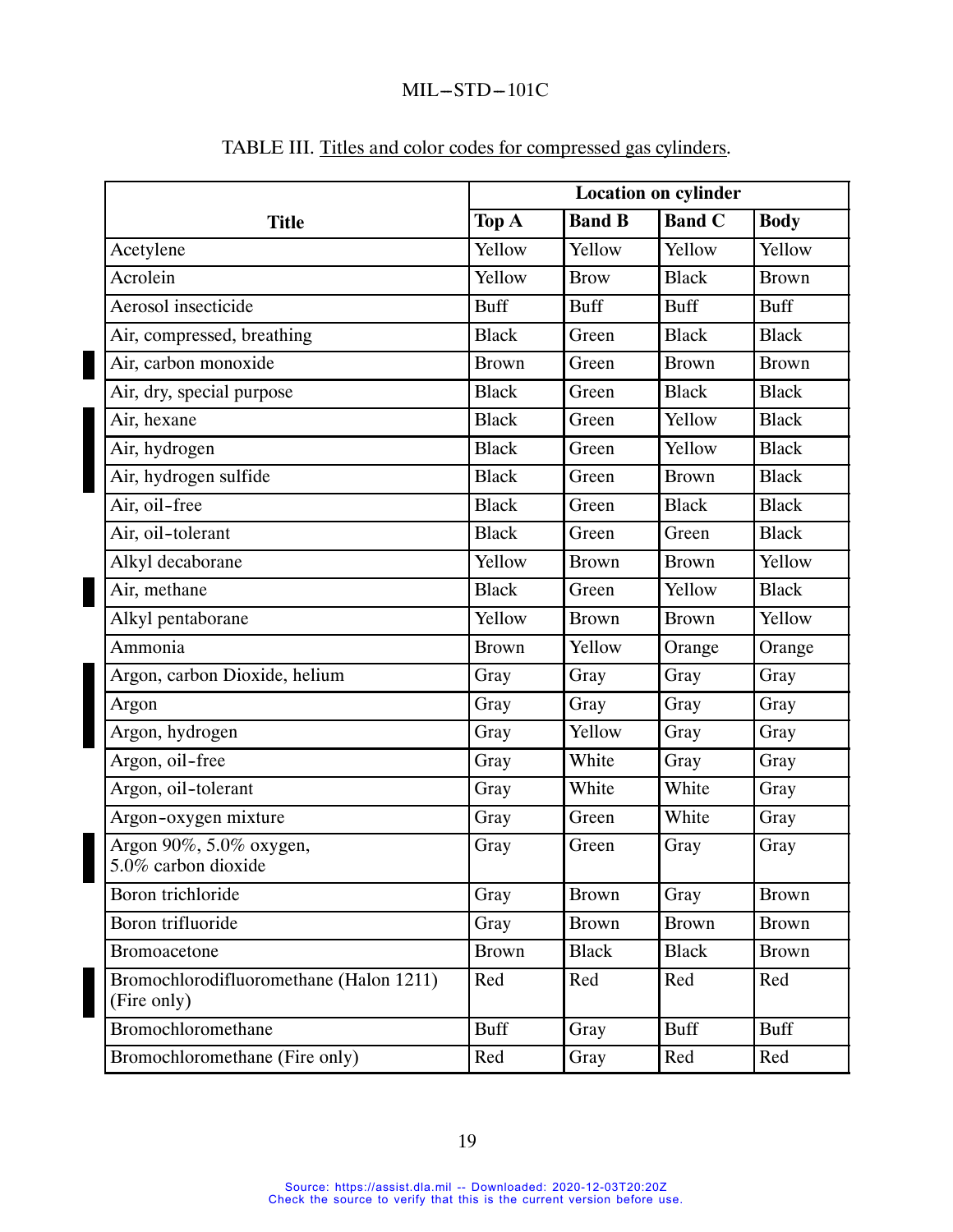|                                                                 |              | <b>Location on cylinder</b> |               |              |
|-----------------------------------------------------------------|--------------|-----------------------------|---------------|--------------|
| <b>Title</b>                                                    | Top A        | <b>Band B</b>               | <b>Band C</b> | <b>Body</b>  |
| Bromotrifluoromethane                                           | Orange       | White                       | Gray          | Orange       |
| Bromotrifluoromethane (Fire only)                               | Red          | White                       | Gray          | Red          |
| <b>Butadiene</b>                                                | Yellow       | White                       | <b>Buff</b>   | <b>Buff</b>  |
| Carbon dioxide                                                  | Gray         | Gray                        | Gray          | Gray         |
| Carbon dioxide (Fire only)                                      | Red          | Red                         | Red           | Red          |
| Carbon monoxide                                                 | Yellow       | <b>Brown</b>                | <b>Brown</b>  | <b>Brown</b> |
| Carbon monoxide gas air mixture                                 | <b>Black</b> | Green                       | <b>Brown</b>  | <b>Black</b> |
| Chloroacetone                                                   | <b>Black</b> | <b>Brown</b>                | <b>Black</b>  | <b>Brown</b> |
| Chlorine                                                        | <b>Brown</b> | <b>Brown</b>                | <b>Brown</b>  | <b>Brown</b> |
| Chlorine trifluoride                                            | <b>Brown</b> | Green                       | <b>Brown</b>  | <b>Brown</b> |
| Chloropicrin                                                    | <b>Brown</b> | Orange                      | Orange        | <b>Brown</b> |
| Cyanogen                                                        | Yellow       | <b>Brown</b>                | Yellow        | <b>Brown</b> |
| Deuterium                                                       | Yellow       | Yellow                      | Yellow        | Yellow       |
| Diborane                                                        | Yellow       | <b>Brown</b>                | <b>Brown</b>  | Yellow       |
| Dibromodifluoromethane                                          | <b>Buff</b>  | White                       | <b>Buff</b>   | <b>Buff</b>  |
| Dibromodifluoromethane (Fire only)                              | Red          | White                       | Red           | Red          |
| Difluorochloroethane                                            | Gray         | Yellow                      | Yellow        | Orange       |
| Difluoroethane                                                  | Gray         | Yellow                      | Orange        | Orange       |
| Dihydrotetraborane                                              | Yellow       | <b>Brown</b>                | <b>Brown</b>  | Yellow       |
| Dimethylamine, anhydrous                                        | Yellow       | Blue                        | White         | <b>Buff</b>  |
| Dimethylether                                                   | Yellow       | <b>Brown</b>                | <b>Buff</b>   | <b>Buff</b>  |
| Dinitrogen, tetroxide                                           | <b>Brown</b> | Green                       | Green         | <b>Brown</b> |
| Diethylether                                                    | Yellow       | <b>Brown</b>                | <b>Buff</b>   | <b>Buff</b>  |
| Dispersant, dichlorodifluoromethane-<br>difluoroethane, mixture | <b>Buff</b>  | Gray                        | Gray          | <b>Buff</b>  |
| Ethane                                                          | Yellow       | Blue                        | Yellow        | Yellow       |
| Ethyl chloride                                                  | <b>Buff</b>  | Blue                        | Yellow        | <b>Buff</b>  |
| Ethyl nitrite                                                   | Yellow       | <b>Buff</b>                 | <b>Buff</b>   | <b>Buff</b>  |
| Ethylamine, anhydrous                                           | Yellow       | Blue                        | Blue          | <b>Buff</b>  |
| Ethylene industrial                                             | Blue         | Yellow                      | <b>Buff</b>   | <b>Buff</b>  |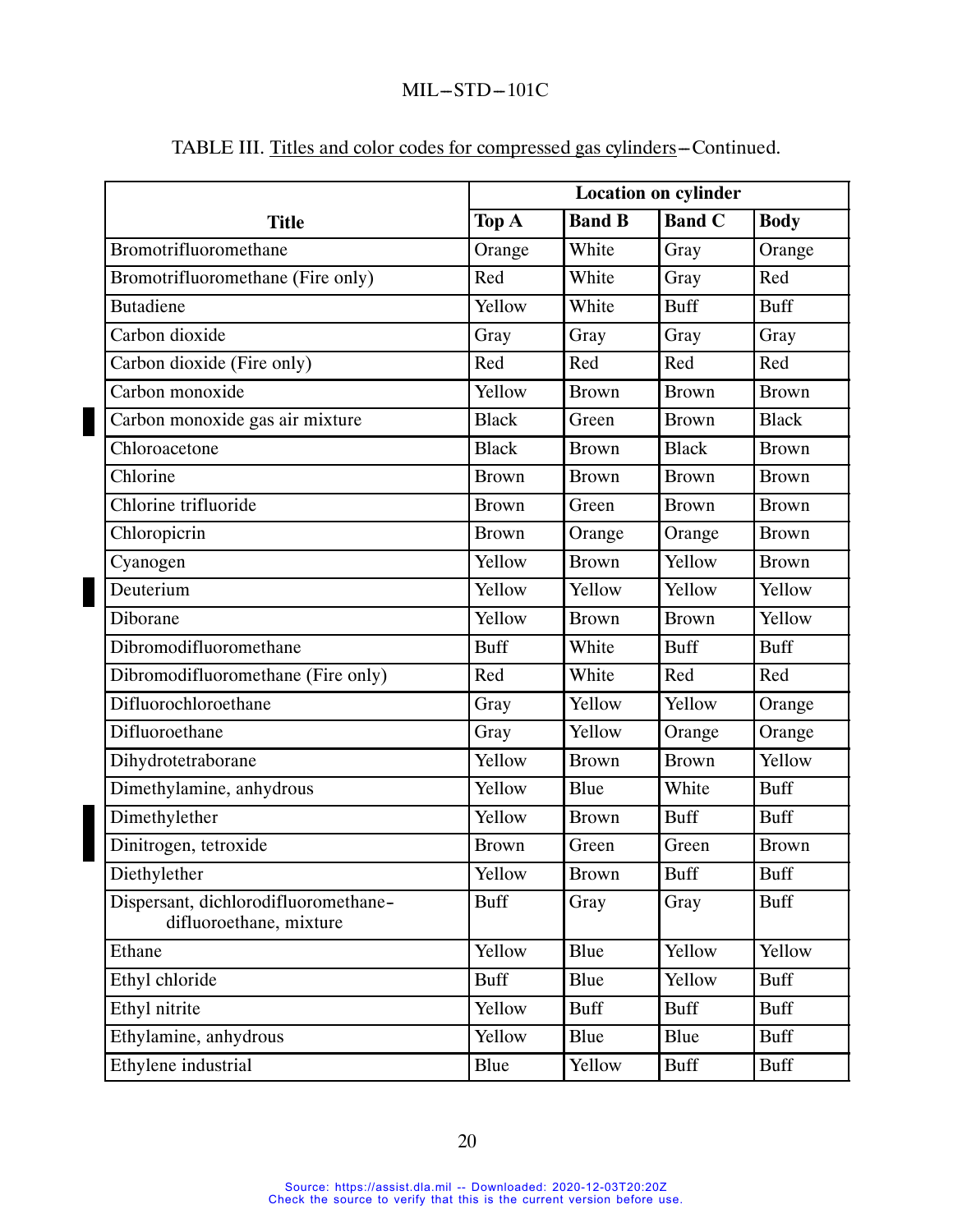|                                                                                                                                                | <b>Location on cylinder</b> |               |               |              |
|------------------------------------------------------------------------------------------------------------------------------------------------|-----------------------------|---------------|---------------|--------------|
| <b>Title</b>                                                                                                                                   | Top A                       | <b>Band B</b> | <b>Band C</b> | <b>Body</b>  |
| Ethylene oxide                                                                                                                                 | Yellow                      | Blue          | <b>Buff</b>   | <b>Buff</b>  |
| Fluorine                                                                                                                                       | <b>Brown</b>                | Green         | Green         | <b>Brown</b> |
| Fumigant, carbon dioxide-ethylene oxide<br>mixture                                                                                             | <b>Buff</b>                 | Blue          | <b>Buff</b>   | <b>Buff</b>  |
| FM-200, heptafluoropropane                                                                                                                     | Red                         | Gray          | <b>Black</b>  | Red          |
| Fumigant, ethylene oxide-<br>dichlorodifluoromethane mixture                                                                                   | <b>Buff</b>                 | <b>Buff</b>   | <b>Buff</b>   | <b>Buff</b>  |
| Helium, compressed                                                                                                                             | <b>Buff</b>                 | Gray          | Gray          | Gray         |
| Helium, argon                                                                                                                                  | Gray                        | Gray          | Gray          | Gray         |
| Helium, argon, carbon dioxide                                                                                                                  | Gray                        | Gray          | Gray          | Gray         |
| Helium 90.0%, 6.5% Argon, 3.5% Oxygen                                                                                                          | Gray                        | Green         | Gray          | Gray         |
| Helium, oil-free                                                                                                                               | <b>Buff</b>                 | Gray          | Gray          | Gray         |
| Helium, oil-tolerant                                                                                                                           | Gray                        | Orange        | Gray          | Gray         |
| Helium-oxygen mixture                                                                                                                          | Buff*                       | White**       | Green         | Green        |
| Hexane air mixture                                                                                                                             | <b>Black</b>                | Green         | Yellow        | <b>Black</b> |
| Hydrogen                                                                                                                                       | Yellow                      | <b>Black</b>  | Yellow        | Yellow       |
| HFC-125, Pentafluroethane, CHF2CF3                                                                                                             | Red                         | Gray          | Orange        | Red          |
| Hydrogen Bromide                                                                                                                               | <b>Black</b>                | <b>Brown</b>  | <b>Brown</b>  | <b>Brown</b> |
| Hydrogen chloride, anhydrous                                                                                                                   | <b>Brown</b>                | White         | <b>Brown</b>  | <b>Brown</b> |
| Hydrogen cyanide, anhydrous                                                                                                                    | Yellow                      | <b>Brown</b>  | White         | <b>Brown</b> |
| Hydrogen fluoride, anhydrous                                                                                                                   | Green                       | <b>Brown</b>  | <b>Brown</b>  | <b>Brown</b> |
| Hydrogen, oxygen                                                                                                                               | Yellow                      | Green         | Yellow        | Yellow       |
| Hydrogen 1.0%, 20.0% oxygen, 1.0% argon,<br>1.0% carbon dioxide, 50 PPM carbon monox-<br>ide, 200 PPM R-12, 200 PPM R-114, balance<br>nitrogen | Green                       | <b>Brown</b>  | Yellow        | Gray         |
| Hydrogen sulfide                                                                                                                               | <b>Brown</b>                | Yellow        | <b>Brown</b>  | <b>Brown</b> |
| Hydrogen sulfide, air mixture                                                                                                                  | <b>Brown</b>                | Green         | <b>Brown</b>  | <b>Brown</b> |
| Krypton, oil-free                                                                                                                              | Gray                        | <b>Buff</b>   | Gray          | Gray         |
| Krypton, oil-tolerant                                                                                                                          | Gray                        | <b>Buff</b>   | Buff          | Gray         |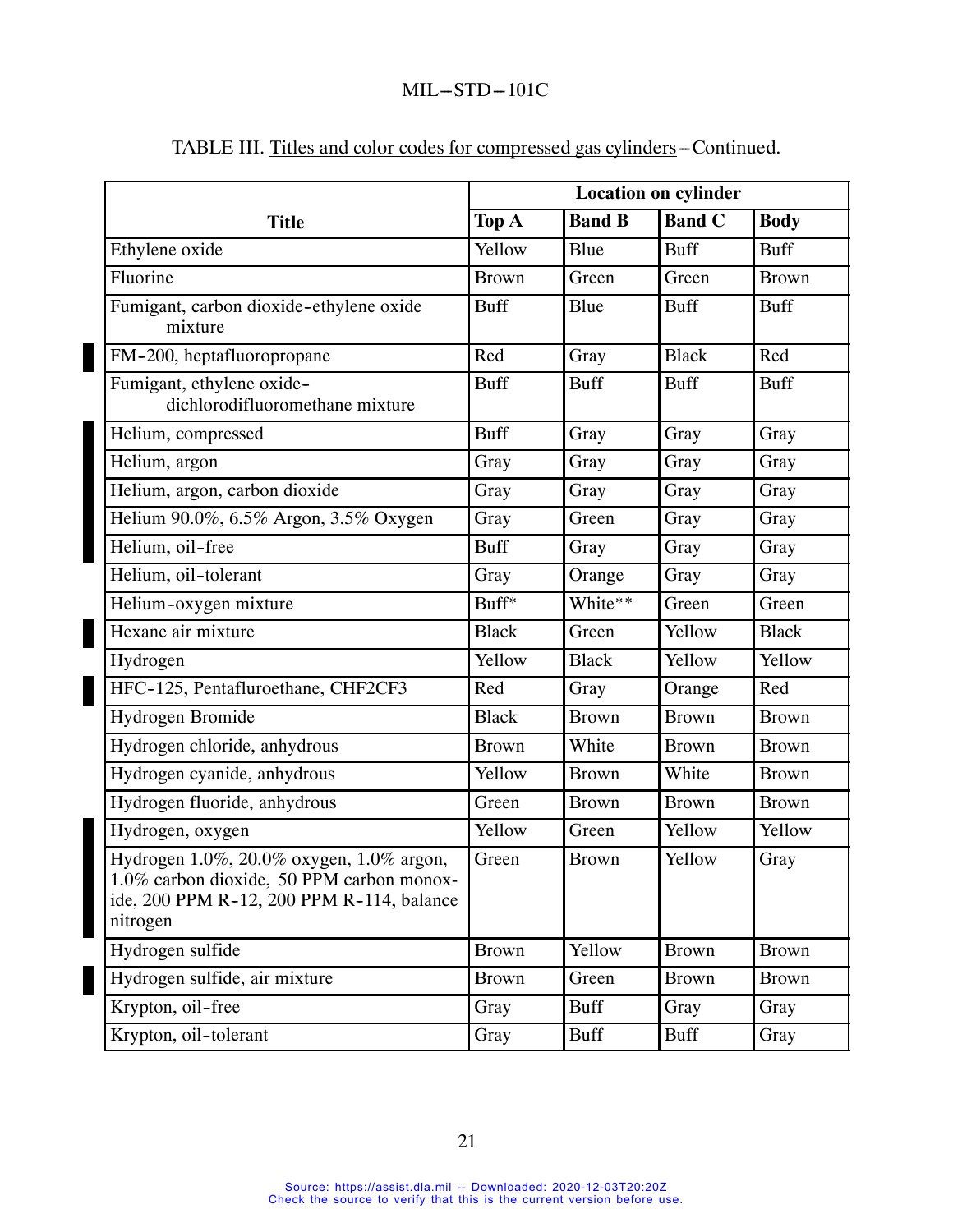|                                                       | <b>Location on cylinder</b> |               |               |              |
|-------------------------------------------------------|-----------------------------|---------------|---------------|--------------|
| <b>Title</b>                                          | Top A                       | <b>Band B</b> | <b>Band C</b> | <b>Body</b>  |
| Manufactured gas: coal, oil, water,<br>producer, etc. | <b>Brown</b>                | Yellow        | Yellow        | Yellow       |
| Methane                                               | Yellow                      | White         | Yellow        | Yellow       |
| Methane air mixture                                   | <b>Black</b>                | Green         | Yellow        | <b>Black</b> |
| Methyl acetylene propadiene (MAPP) mixture            | Yellow                      | Orange        | Yellow        | Yellow       |
| Methylamine                                           | Yellow                      | <b>Brown</b>  | Yellow        | <b>Buff</b>  |
| Methyl bromide                                        | <b>Brown</b>                | <b>Black</b>  | <b>Brown</b>  | <b>Brown</b> |
| Methyl bromide (Fire only)                            | Red                         | <b>Brown</b>  | Red           | Red          |
| Methyl chloride                                       | Yellow                      | <b>Brown</b>  | Orange        | Orange       |
| Methyl mercaptan                                      | <b>Brown</b>                | Yellow        | Yellow        | <b>Brown</b> |
| Methyl sulfide                                        | Yellow                      | <b>Brown</b>  | <b>Buff</b>   | <b>Brown</b> |
| Methylene chloride                                    | Gray                        | Blue          | Orange        | Orange       |
| Natural gas                                           | Yellow                      | <b>Brown</b>  | Yellow        | Yellow       |
| Neon, helium                                          | Gray                        | Gray          | Gray          | Gray         |
| Neon, oil-free                                        | White                       | <b>Buff</b>   | <b>Buff</b>   | Gray         |
| Neon, oil-tolerant                                    | White                       | <b>Buff</b>   | Gray          | Gray         |
| Nickel carbonyl                                       | Yellow                      | White         | Yellow        | <b>Brown</b> |
| Nitric oxide                                          | <b>Brown</b>                | <b>Buff</b>   | <b>Brown</b>  | <b>Brown</b> |
| Nitrogen (cryogenic)                                  | Gray                        | <b>Black</b>  | <b>Black</b>  | Gray         |
| Nitrogen (fire only)                                  | Red                         | Gray          | Gray          | Red          |
| Nitrogen, oil-free                                    | Gray                        | <b>Black</b>  | <b>Black</b>  | Gray         |
| Nitrogen, oil-free,<br>Tetrafluoromethane (R-14)      | Gray                        | Gray          | Gray          | Gray         |
| Nitrogen, oil-tolerant                                | Gray                        | <b>Black</b>  | Gray          | Gray         |
| Nitrogen dioxide                                      | <b>Brown</b>                | <b>Buff</b>   | <b>Buff</b>   | <b>Brown</b> |
| Nitrogen-helium mixture                               | Gray                        | <b>Black</b>  | Orange        | Gray         |
| Nitrogen-oxygen mixture                               | <b>Black</b>                | White         | Green         | Green        |
| Nitrogen, methane                                     | Gray                        | Gray          | Gray          | Gray         |
| Nitrogen, trifluoride                                 | <b>Brown</b>                | Green         | Green         | <b>Brown</b> |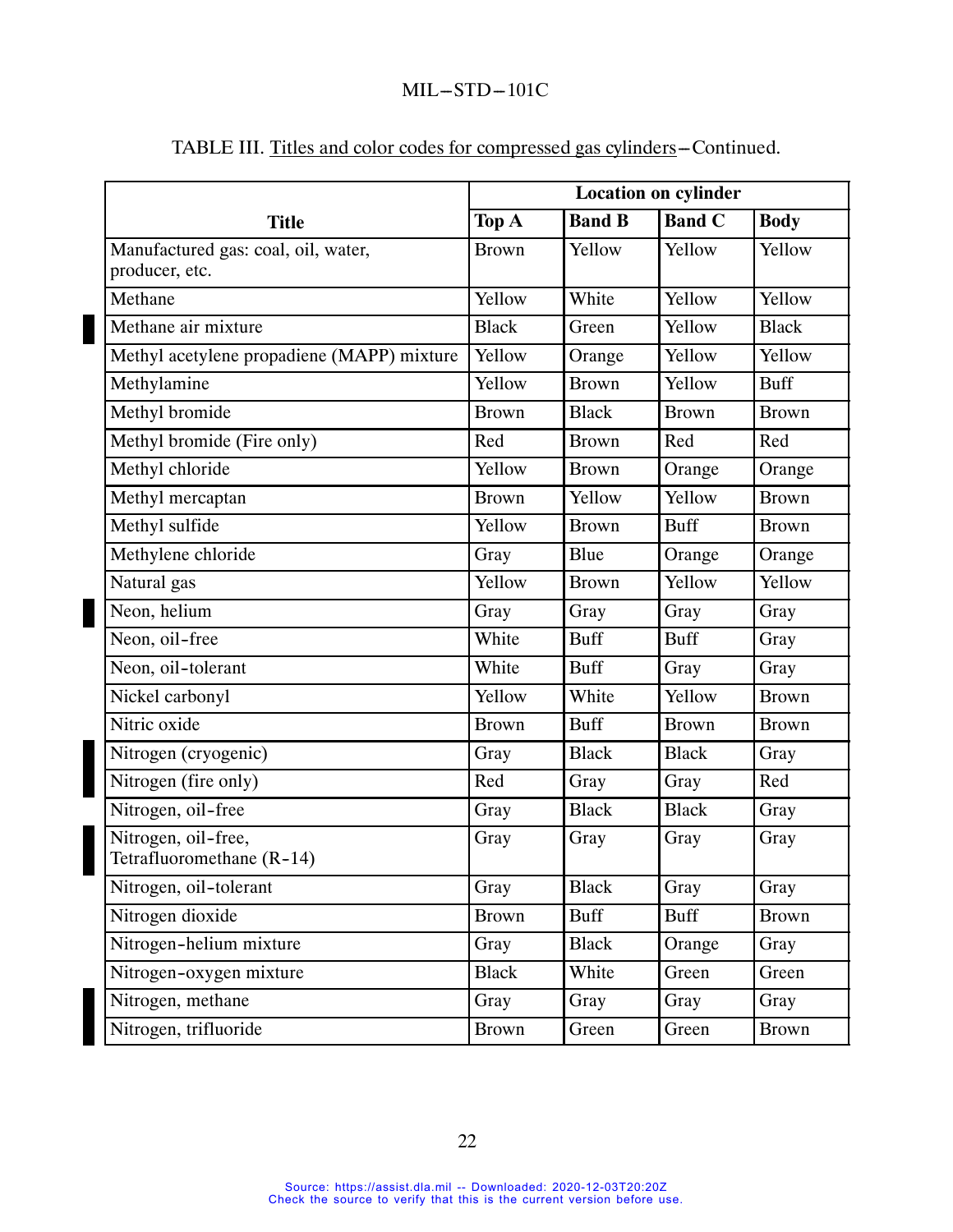|                                                                                                                                                                                                                                    | <b>Location on cylinder</b> |               |               |              |
|------------------------------------------------------------------------------------------------------------------------------------------------------------------------------------------------------------------------------------|-----------------------------|---------------|---------------|--------------|
| <b>Title</b>                                                                                                                                                                                                                       | Top A                       | <b>Band B</b> | <b>Band C</b> | <b>Body</b>  |
| Nitrogen 88%, 11% tetrafluoromethane<br>$(R-14)$ , 1% helium                                                                                                                                                                       | Gray                        | Gray          | Gray          | Gray         |
| Nitrogen 80%, 10% helium, 10% oxygen                                                                                                                                                                                               | Gray                        | Green         | Gray          | Gray         |
| Nitrosyl chloride                                                                                                                                                                                                                  | <b>Brown</b>                | White         | White         | <b>Brown</b> |
| Nitrous oxide                                                                                                                                                                                                                      | Blue                        | Blue          | Blue          | Blue         |
| Oxygen                                                                                                                                                                                                                             | Green                       | Green         | Green         | Green        |
| Oxygen, argon                                                                                                                                                                                                                      | Green                       | Green         | Green         | Green        |
| Oxygen, aviator's                                                                                                                                                                                                                  | Green                       | White         | Green         | Green        |
| Oxygen, electrolytic                                                                                                                                                                                                               | Green                       | White         | White         | Green        |
| Oxygen-carbon dioxide mixture                                                                                                                                                                                                      | Gray*                       | White**       | Green         | Green        |
| Oxygen 99.5%, 10 PPM carbon dioxide, 50<br>PPM methane, 100 PPB acetylene, 400 PPB<br>ethylene, 6 PPM ethane, 6 PPM nitrous oxide,<br>2 PPM freon 12, 200 PPB trichlorotrifluoroe-<br>thane, balance argon                         | Green                       | Blue          | Yellow        | Green        |
| Oxygen fluoride                                                                                                                                                                                                                    | Green                       | <b>Brown</b>  | Green         | <b>Brown</b> |
| Oxygen 17%, 1.1% hydrogen,<br>0.6% carbon dioxide, 210 PPM freon 12,<br>210 PPM freon 114, 42 PPM butane,<br>16 PPM carbon monoxide, 4 PPM toluene,<br>7 PPM trichloroethylene, 6 PPM freon 11,<br>3 PPM benzene, balance nitrogen | Green                       | <b>Brown</b>  | Yellow        | Gray         |
| Oxygen, nitrogen mixture                                                                                                                                                                                                           | Green                       | Gray          | Gray          | Green        |
| Ozone                                                                                                                                                                                                                              | <b>Brown</b>                | Green         | Green         | Green        |
| Pentaborane, stable                                                                                                                                                                                                                | Yellow                      | <b>Brown</b>  | <b>Brown</b>  | Yellow       |
| Petroleum gas: acetogen, butane,<br>butane-propane, butene-1, cyclopropane, iso-<br>butane, isobutylene, neopentane, propane, etc.                                                                                                 | Yellow                      | Orange        | Yellow        | Yellow       |
| Phenylcarbylamine chloride                                                                                                                                                                                                         | <b>Brown</b>                | Gray          | Gray          | <b>Brown</b> |
| Phosgene                                                                                                                                                                                                                           | <b>Brown</b>                | Orange        | <b>Brown</b>  | <b>Brown</b> |
| Propane air mixture                                                                                                                                                                                                                | <b>Black</b>                | Green         | Yellow        | <b>Black</b> |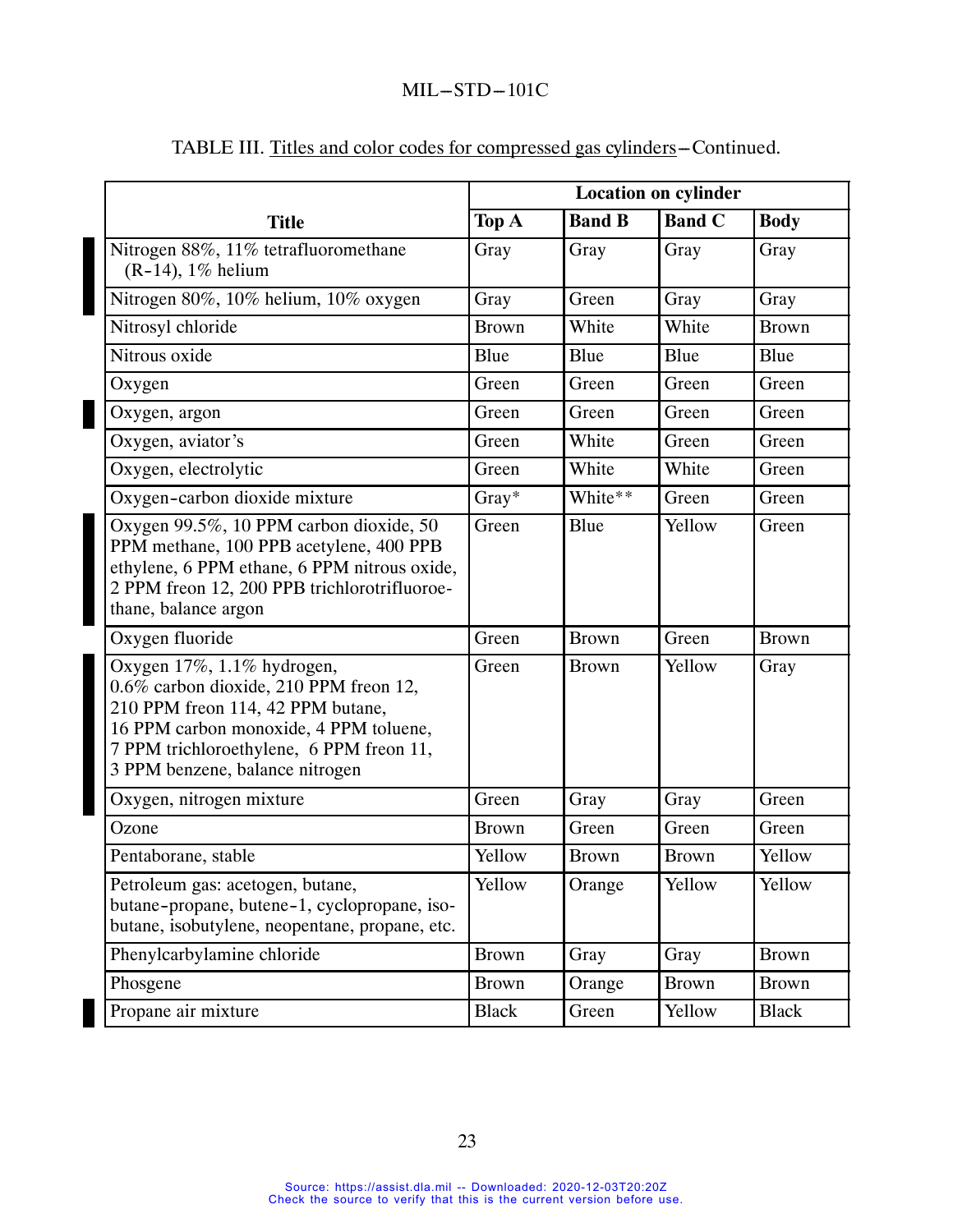|                                                                  | <b>Location on cylinder</b> |               |               |              |
|------------------------------------------------------------------|-----------------------------|---------------|---------------|--------------|
| <b>Title</b>                                                     | Top A                       | <b>Band B</b> | <b>Band C</b> | <b>Body</b>  |
| Propylene                                                        | Yellow                      | Gray          | <b>Buff</b>   | <b>Buff</b>  |
| Propyne                                                          | Gray                        | Yellow        | Yellow        | Yellow       |
| R-11, Trichlorofluoromethane                                     | Orange                      | Orange        | Orange        | Orange       |
| R-12, Dichlorodifluoromethane                                    | Orange                      | Orange        | Orange        | Orange       |
| R-13, Chlorotrifluoromethane                                     | Orange                      | Orange        | Orange        | Orange       |
| R-21, Dichlorofluoromethane                                      | Orange                      | Orange        | Orange        | Orange       |
| R-22, Chlorodifluoromethane                                      | Orange                      | Orange        | Orange        | Orange       |
| R-113, Trichlorotrifluoroethane                                  | Orange                      | Orange        | Orange        | Orange       |
| R-114, Dichlorotetrafluoroethane                                 | Orange                      | Orange        | Orange        | Orange       |
| R-116, Hexafluoroethane                                          | Gray                        | Gray          | Gray          | Gray         |
| R-124A, Chlorotetrafluoroethane                                  | Orange                      | Orange        | Orange        | Orange       |
| R-500, Dichlorodifluoromethane/<br>Difluoroethane                | Orange                      | Orange        | Orange        | Orange       |
| R-501, Monochlorodifluoromethane/<br>Monochloropentafluoroethane | Orange                      | Orange        | Orange        | Orange       |
| R-502, Monochlorodifluoromethane/<br>Monochloropentafluoroethane | Orange                      | Orange        | Orange        | Orange       |
| Sulfur dioxide                                                   | <b>Brown</b>                | Gray          | <b>Brown</b>  | <b>Brown</b> |
| Sulfur hexafluoride                                              | Gray                        | White         | <b>Black</b>  | Gray         |
| Tetrafluoroethylene, inhibited                                   | <b>Buff</b>                 | White         | White         | <b>Buff</b>  |
| Trifluoromethane (R-23),<br>Tetrafluoromethane (R-14)            | Gray                        | Gray          | Gray          | Gray         |
| Trimethylamine, anhydrous                                        | Yellow                      | Blue          | Orange        | <b>Buff</b>  |
| Vinyl bromide                                                    | <b>Buff</b>                 | Blue          | Blue          | <b>Buff</b>  |
| Vinyl chloride                                                   | Yellow                      | Orange        | <b>Buff</b>   | <b>Buff</b>  |
| Vinyl methyl ether, inhibited                                    | Yellow                      | <b>Black</b>  | <b>Buff</b>   | <b>Buff</b>  |
| Xenon, oil-free                                                  | White                       | <b>Black</b>  | Gray          | Gray         |
| Xenon, oil-tolerant                                              | White                       | <b>Black</b>  | <b>Black</b>  | Gray         |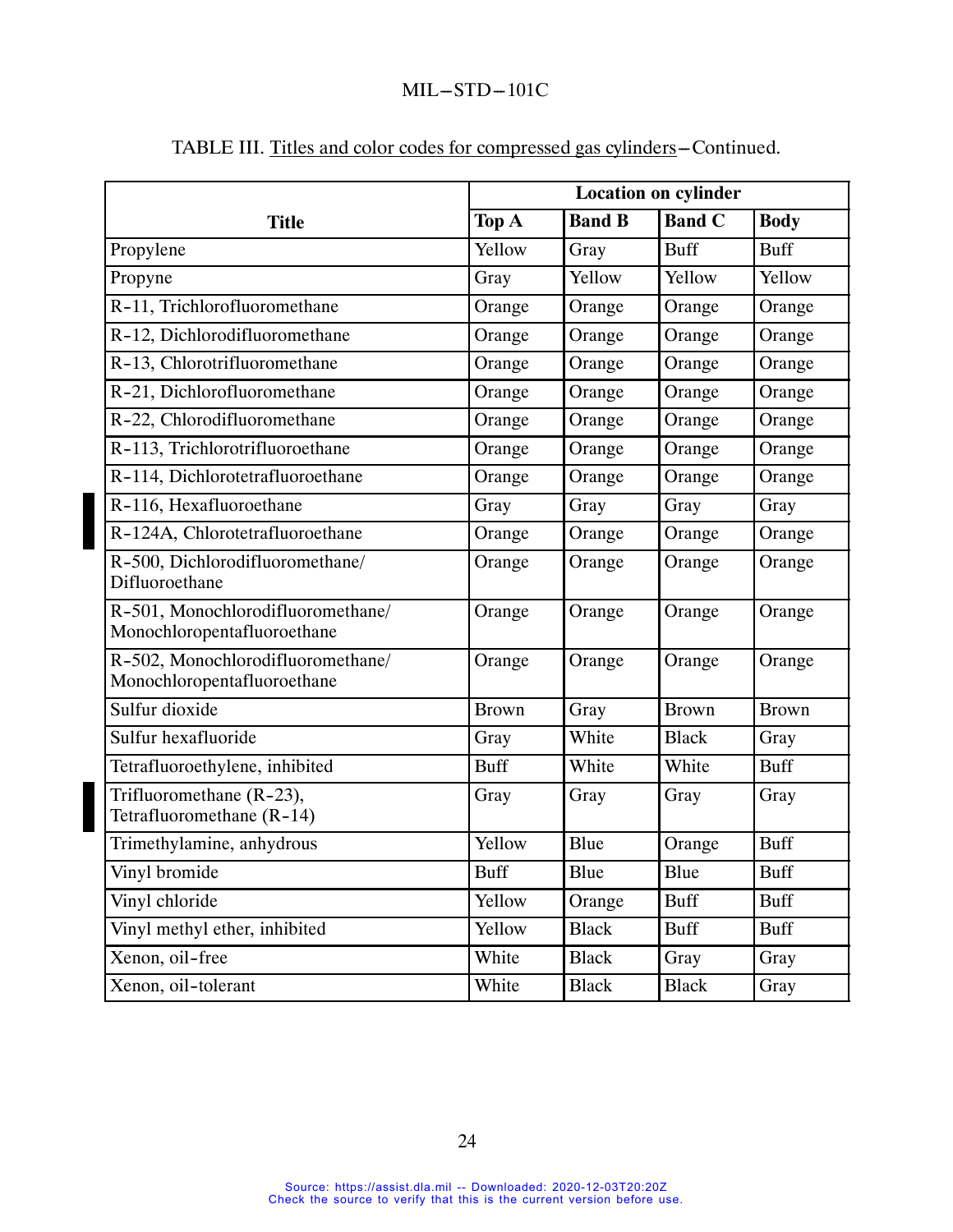### **5.2.5 Additional information.**

**5.2.5.1 Commercial ---owned cylinders.** Commercial ---owned cylinders are those not owned by or procured for the U.S. Government. Commercial owned cylinders are contractor-owned or supplier-owned cylinders in which compressed gas is supplied to the Government. When Department of Defense activities procure compressed gases in commercial – owned cylinders, it is not mandatory that the cylinders be color coded in accordance with this standard. When such commercial—owned cylinders are not color coded in accordance with this standard, they shall be marked in accordance with the Compressed Gas Association,  $CGA C-7$ . If the using Department of Defense activity requires that this standard apply to commercial—owned cylinders, the bottom and lower portion of the cylinder body opposite the valve end may be used for commercial identification. In this area, which shall not exceed one—sixth of the overall length of the cylinder, the use of a solid color other than the body color will not be permitted.

**5.2.5.2 Decalcomanias.** Two decalcomanias may be applied on the shoulder of each cylinder diametrically opposite at right angles to titles. They should include the title of the gas, precautions for handling, and use. A background color corresponding to the primary warning color of the contents should be used.

**5.2.5.3 Shatterproof designation.** Shatterproof cylinders shall be stenciled with the phrase "Non-Shat" longitudinally 90 degrees from the titles. Letters shall be black or white and approximately 1 inch in size.

**5.2.5.4 Service ownership.** On cylinders owned by or procured for the Department of Defense, the bottom and the lower portion of the cylinder body opposite the valve end may be used for Service ownership titles.

**5.2.5.5 DOT marking.** Adherence to this standard does not exempt the compressed gas cylinder from marking and stamping requirements contained within 49 CFR 178.35.

### **6. NOTES**

(This section contains information of a general or explanatory nature that may be helpful, but is not mandatory.)

**6.1 Intended use.** The color coding system covered by this standard is intended for use within the DoD as a means to provide a supplemental visual warning of the materials contained in pipelines and compressed gas cylinders.

**6.2 Acquisition requirements.** Acquisition documents should specify the title, number, and date of this standard.